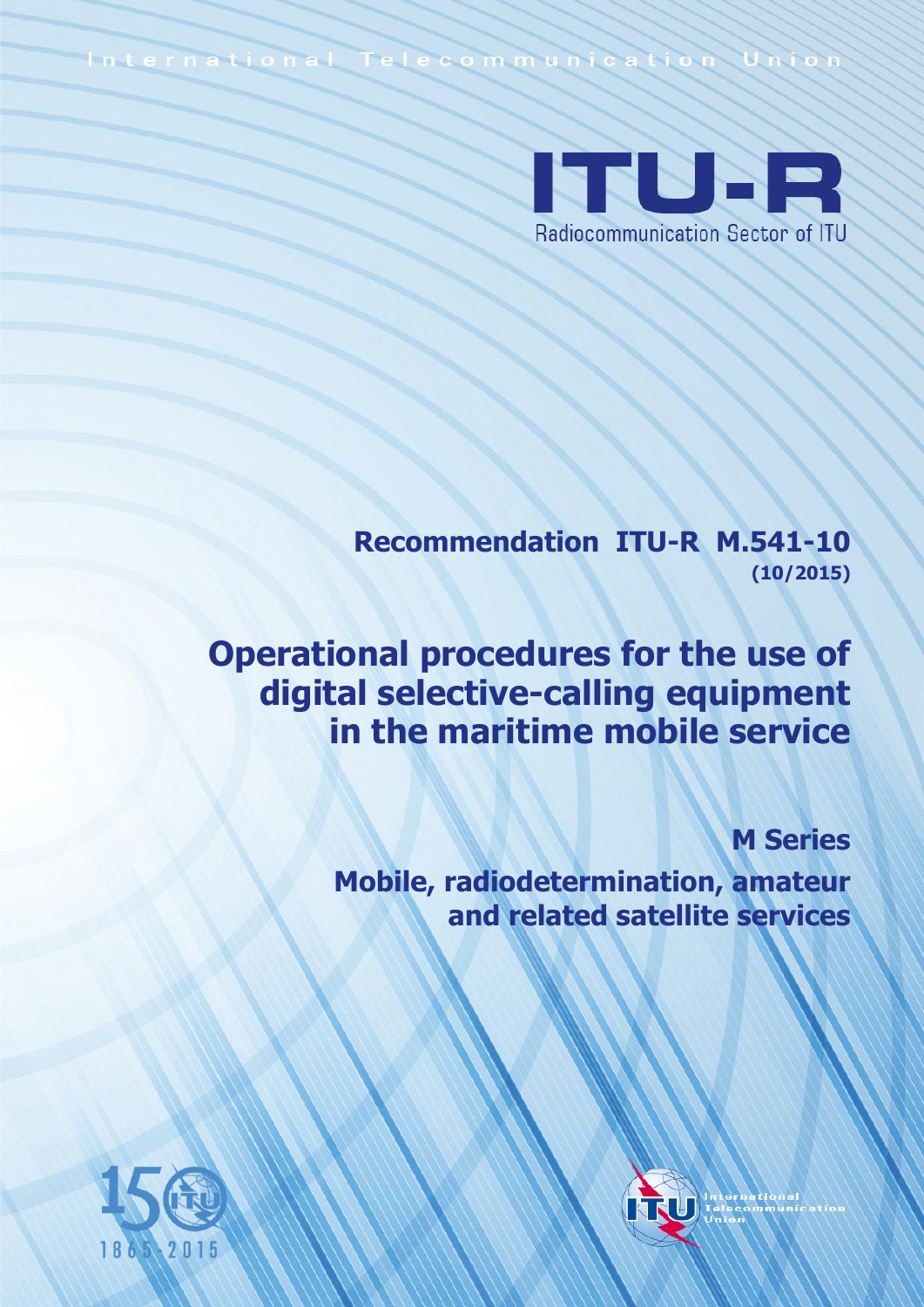#### **Foreword**

The role of the Radiocommunication Sector is to ensure the rational, equitable, efficient and economical use of the radio-frequency spectrum by all radiocommunication services, including satellite services, and carry out studies without limit of frequency range on the basis of which Recommendations are adopted.

The regulatory and policy functions of the Radiocommunication Sector are performed by World and Regional Radiocommunication Conferences and Radiocommunication Assemblies supported by Study Groups.

#### **Policy on Intellectual Property Right (IPR)**

ITU-R policy on IPR is described in the Common Patent Policy for ITU-T/ITU-R/ISO/IEC referenced in Annex 1 of Resolution ITU-R 1. Forms to be used for the submission of patent statements and licensing declarations by patent holders are available from <http://www.itu.int/ITU-R/go/patents/en> where the Guidelines for Implementation of the Common Patent Policy for ITU-T/ITU-R/ISO/IEC and the ITU-R patent information database can also be found.

|               | <b>Series of ITU-R Recommendations</b>                                               |
|---------------|--------------------------------------------------------------------------------------|
|               | (Also available online at http://www.itu.int/publ/R-REC/en)                          |
| <b>Series</b> | <b>Title</b>                                                                         |
| <b>BO</b>     | Satellite delivery                                                                   |
| BR            | Recording for production, archival and play-out; film for television                 |
| <b>BS</b>     | Broadcasting service (sound)                                                         |
| BT            | Broadcasting service (television)                                                    |
| F             | Fixed service                                                                        |
| M             | Mobile, radiodetermination, amateur and related satellite services                   |
| P             | Radiowave propagation                                                                |
| RA            | Radio astronomy                                                                      |
| RS            | Remote sensing systems                                                               |
| S             | Fixed-satellite service                                                              |
| <b>SA</b>     | Space applications and meteorology                                                   |
| SF            | Frequency sharing and coordination between fixed-satellite and fixed service systems |
| SM            | Spectrum management                                                                  |
| <b>SNG</b>    | Satellite news gathering                                                             |
| TF            | Time signals and frequency standards emissions                                       |
| V             | Vocabulary and related subjects                                                      |

*Note*: *This ITU-R Recommendation was approved in English under the procedure detailed in Resolution ITU-R 1.*

*Electronic Publication* Geneva, 2015

#### © ITU 2015

All rights reserved. No part of this publication may be reproduced, by any means whatsoever, without written permission of ITU.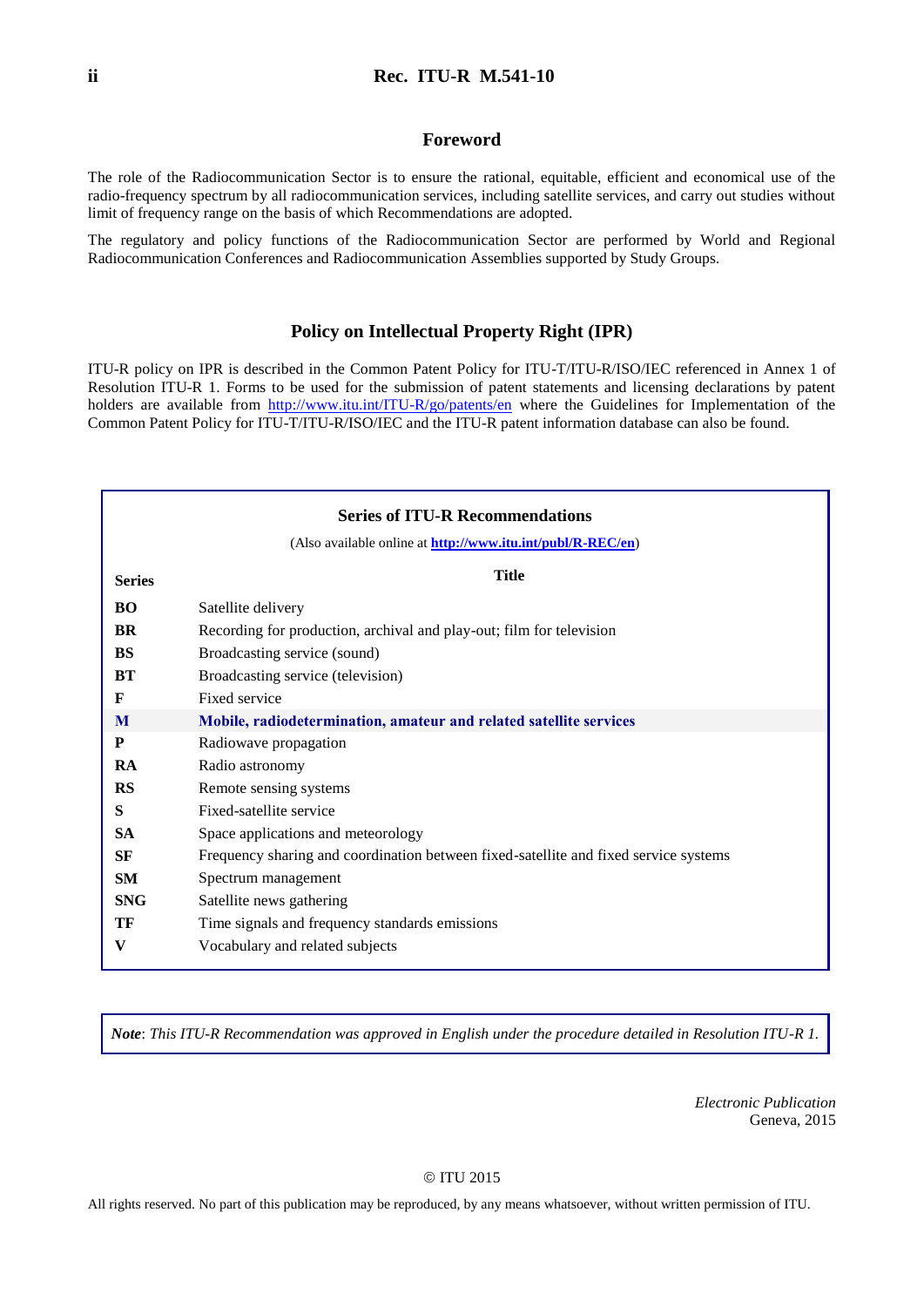#### **Rec. ITU-R M.541-10 1**

#### RECOMMENDATION ITU-R M.541-10\*

# **Operational procedures for the use of digital selective-calling equipment in the maritime mobile service**

(1978-1982-1986-1990-1992-1994-1995-1996-1997-2004-2015)

#### **Scope**

The Recommendation contains the operational procedures for digital selective-calling (DSC) equipment whose technical characteristics are given in Recommendation ITU-R M.493. The Recommendation contains six annexes. In Annexes 1 and 2 the provisions and procedures are described for distress, urgency and safety calls and for routine calls, respectively. In Annexes 3, 4 and 5 the operational procedures for ships, for coast stations and Man overboard devices are described and Annex 6 lists the frequencies to be used for DSC.

#### **Keywords**

1

Digital selective-calling, equipment, operational procedures, GMDSS, distress alert

#### **Abbreviations/Glossary**

| <b>BQ</b>    | End of sequence for an acknowledge message             |
|--------------|--------------------------------------------------------|
| CS           | <b>Coast station</b>                                   |
| <b>DSC</b>   | Digital selective calling                              |
| <b>EOS</b>   | End of sequence                                        |
| <b>FEC</b>   | Forward error correction                               |
| kHz          | Kilohertz                                              |
| <b>GMDSS</b> | Global maritime distress and safety system             |
| HF           | High frequency                                         |
| MF           | Medium frequency                                       |
|              |                                                        |
| <b>MHz</b>   | Megahertz                                              |
| <b>MOB</b>   | Man overboard                                          |
| <b>NBDP</b>  | Narrowband direct-printing                             |
| <b>RCC</b>   | Rescue coordination centre                             |
| <b>RQ</b>    | End of sequence acknowledge required                   |
| <b>RR</b>    | <b>Radio Regulations</b>                               |
| <b>SOLAS</b> | International convention for the safety of life at sea |
| <b>UTC</b>   | Coordinated universal time                             |

This Recommendation should be brought to the attention of the International Maritime Organization (IMO) and the ITU Telecommunication Standardization Sector (ITU-T).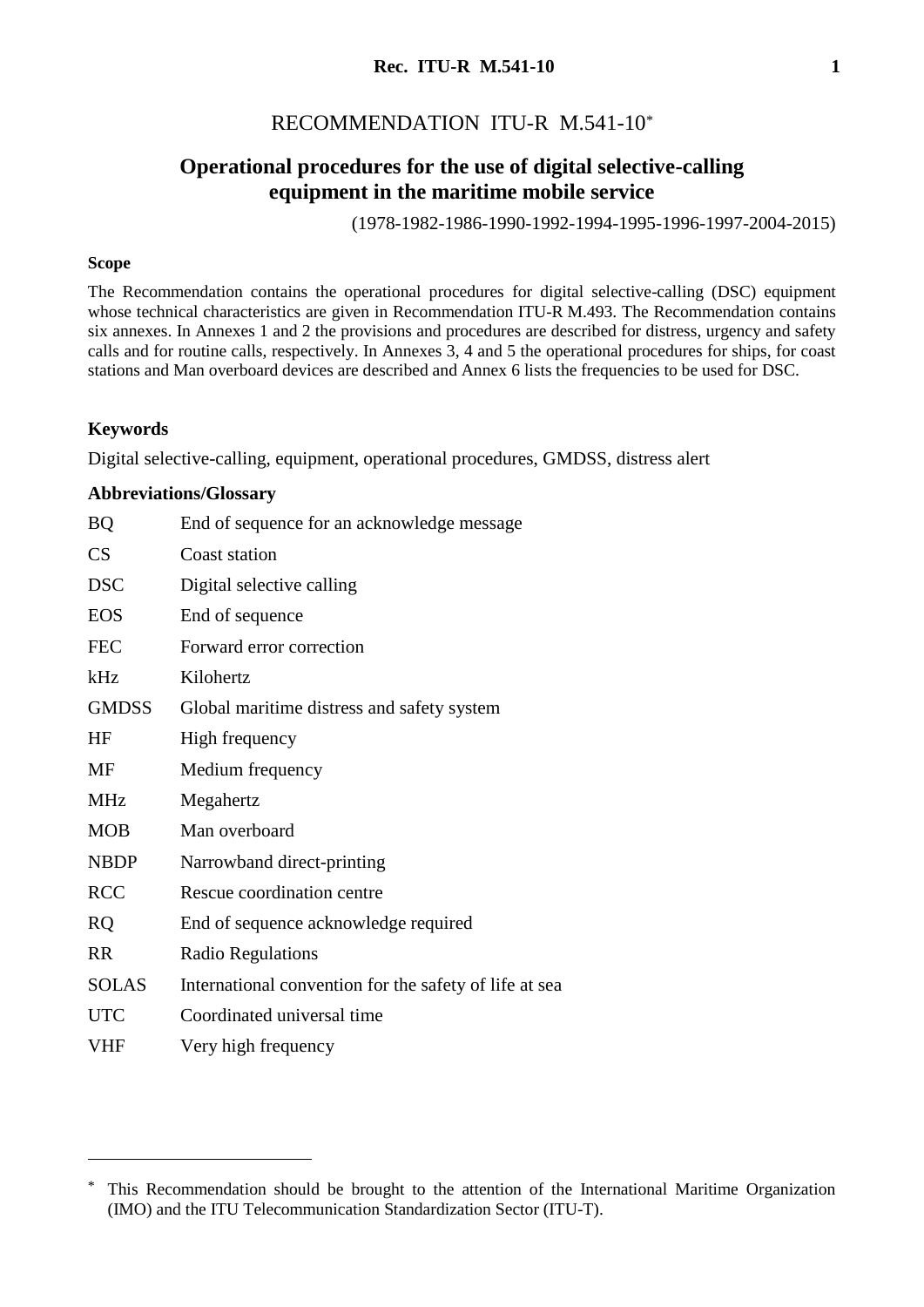The ITU Radiocommunication Assembly,

*considering*

*a)* that digital selective-calling (DSC) will be used as described in Recommendation ITU-R M.493;

*b)* that the requirements of Chapter IV of the International Convention for the Safety of Life at Sea (SOLAS), 1974, as amended, for the global maritime distress and safety system (GMDSS) are based on the use of DSC for distress alerting and calling and that operational procedures are necessary for the use of that system;

*c)* that, as far as is practicable, operational procedures in all frequency bands and for all types of communications should be similar;

*d)* that DSC provides the primary means of transmitting a distress alert. Provisions of transmitting a distress alert by other methods and procedures are described in the Radio Regulations (RR);

*e)* that conditions when alarms have to be actuated should be specified,

## *recommends*

1 that the technical characteristics of equipment used for DSC in the maritime mobile service should be in conformity with the relevant ITU-R Recommendations;

**2** that the operational procedures to be observed in the MF, HF and VHF bands for DSC should be in accordance with Annex 1 for distress, urgency and safety calls and Annex 2 for other calls;

**3** that provisions should be made at stations equipped for DSC for:

**3.1** the manual entry of address, type of call, category and various messages into a DSC sequence;

**3.2** displaying the information in a user readable format;

**3.3** the verification and if necessary the correction of such manually formed sequences;

**3.4** automatically set the information when possible;

**3.5** a specific aural alarm and visual indication to indicate receipt of a distress or urgency call or a call having distress category. It should not be possible to disable this alarm and indication. Provisions should be made to ensure that they can be reset only manually;

**3.6** aural alarm(s) and visual indication for calls other than distress and urgency. The aural alarm(s) may be capable of being disabled;

**3.7** such visual indicators to indicate:

**3.7.1** type of received call address (to all stations, to a group of stations, geographical, individual);

**3.7.2** category;

**3.7.3** identity of calling station;

**3.7.4** numerical or alpha-numerical type of information, e.g. frequency information and telecommand;

**3.7.5** type of "end of sequence" character;

**3.7.6** detection of errors, if any;

**4** that the equipment should be simple to operate;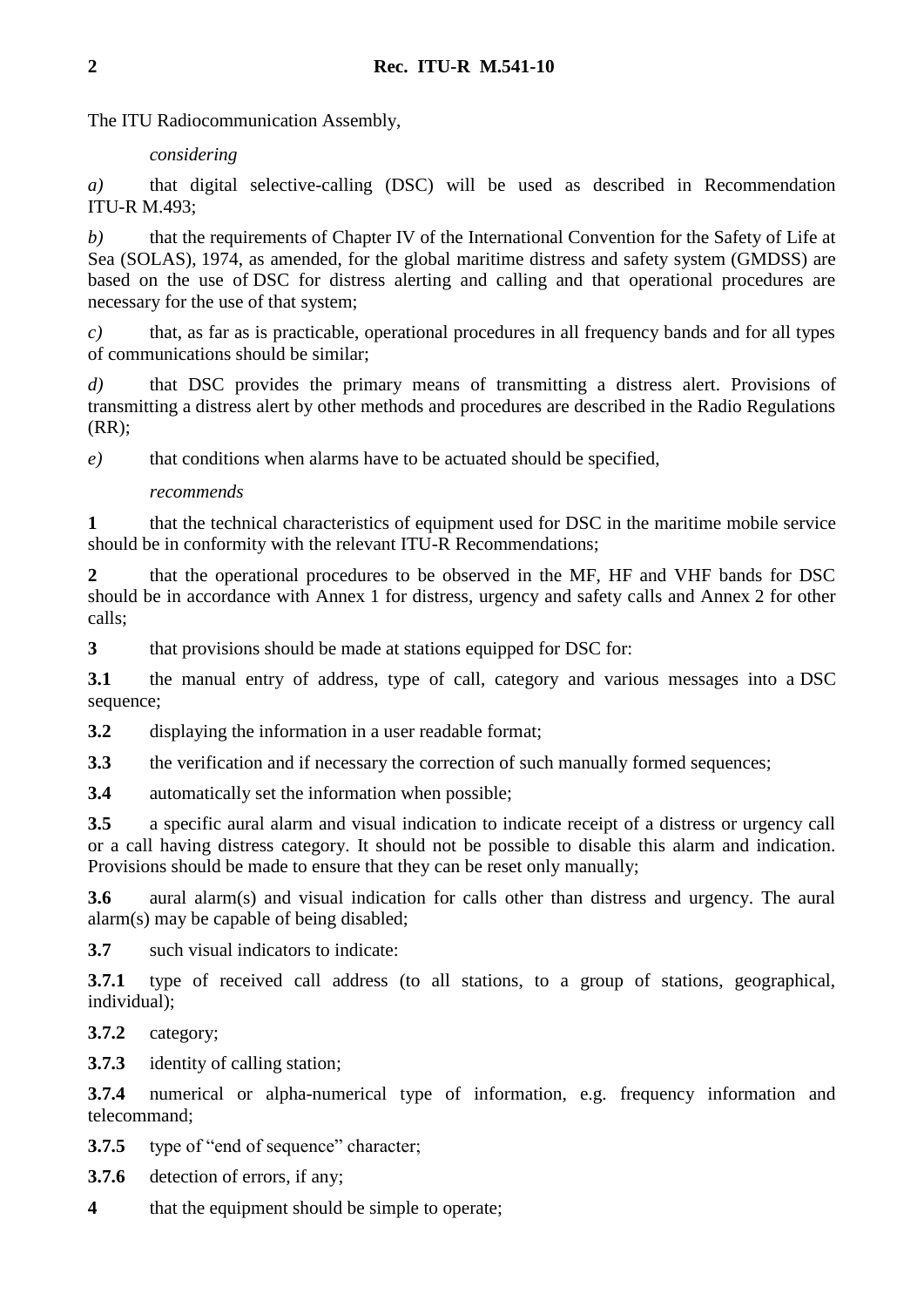**5** that the operational procedures given in Annexes 3, 4 and 5, which are based on the relevant procedures from RR Chapter **VII**, Articles **30**, **31**, **32** and **33**, be used as guidance for ships and coast stations;

**6** that the frequencies used for distress and safety purposes using DSC are those contained in Annex 6 to this Recommendation (see RR Appendix **15**).

NOTE 1 – The following definitions are used throughout this Recommendation:

*Single frequency*: the same frequency is used for transmission and reception.

*Paired frequencies*: frequencies which are associated in pairs; each pair consisting of one transmitting and one receiving frequency.

*International DSC frequencies*: those frequencies designated in the RR for exclusive use for DSC on an international basis.

*National DSC frequencies*: those frequencies assigned to individual coast stations or a group of stations on which DSC is permitted (this may include working frequencies as well as calling frequencies). The use of these frequencies must be in accordance with the RR.

*Automatic DSC operation at a ship station*: a mode of operation employing automatic tuneable transmitters and receivers, suitable for unattended operation, which provide for automatic call acknowledgements upon reception of a DSC and automatic transfer to the appropriate working frequencies.

*Call attempt*: one or a limited number of call sequences directed to the same stations on one or more frequencies and within a relatively short time period (e.g. a few minutes). A call attempt is considered unsuccessful if a calling sequence contains the symbol RQ at the end of the sequence and no acknowledgement is received in this time interval.

# **Annex 1**

# **Provisions and procedures for distress, urgency and safety calls**

#### **1 Introduction**

The terrestrial elements of the GMDSS adopted by the 1988 Amendments to the International Convention for SOLAS, 1974, are based on the use of DSC for distress and safety communications.

#### **1.1 Method of calling**

The provisions of RR Chapter VII are applicable to the use of DSC in cases of distress, urgency or safety.

#### **2 Digital selective calling distress alert**

The DSC distress alert provides for alerting, self-identification, ship's position including time, and nature of distress as defined in the RR (see RR Chapter VII).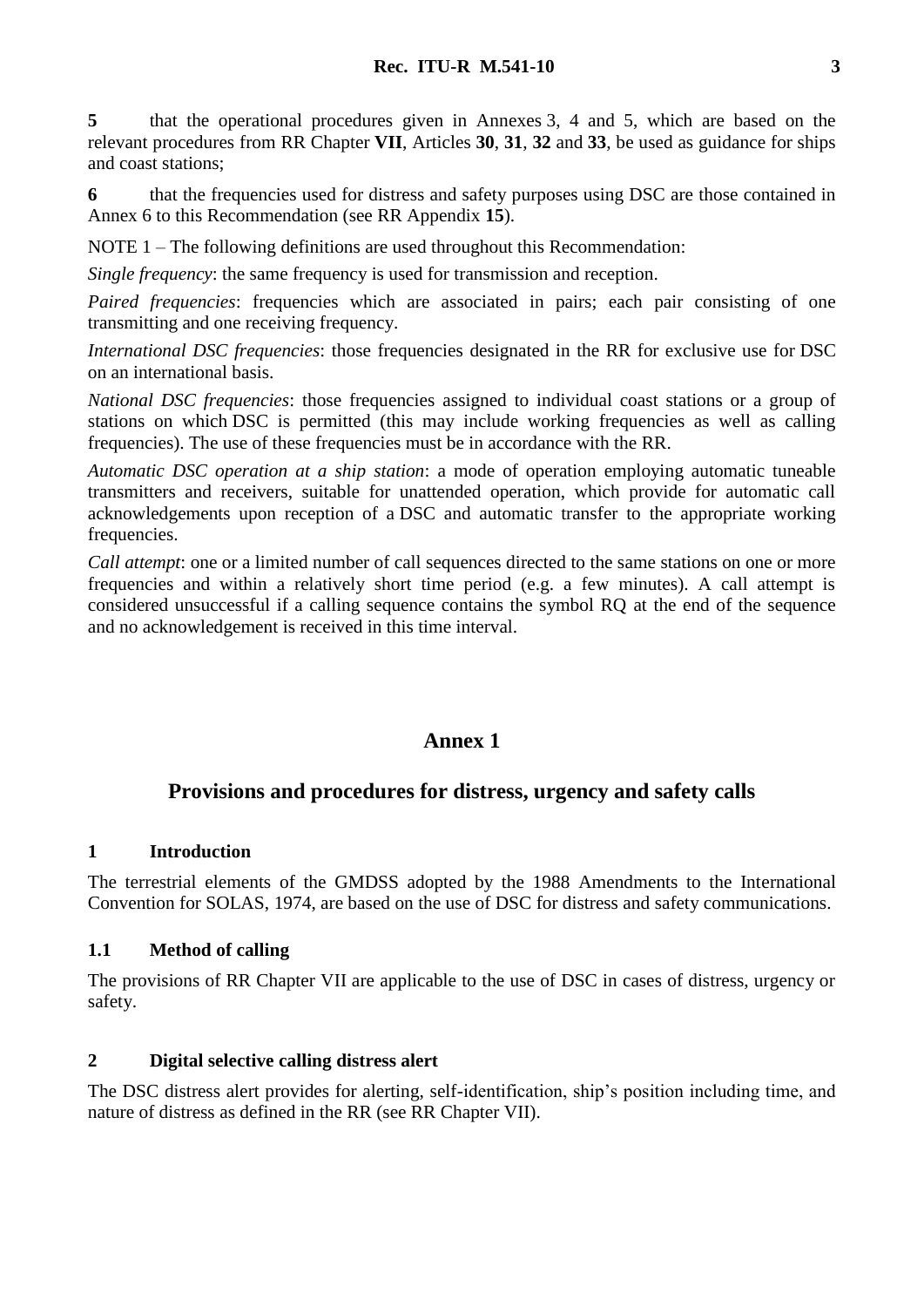## **3 Procedures for digital selective calling distress alerts**

## **3.1 Transmission by a mobile unit in distress**

**3.1.1** The DSC equipment should be capable of being pre-set to transmit the distress alert on at least one distress alerting frequency.

**3.1.2** The distress alert shall be composed in accordance with Recommendation ITU-R M.493. Although the equipment may be able to automatically include the ship's position information and the time the position was valid, if this information is not available to the equipment then the operator has to manually enter the ship's position and time at which it was valid. Enter the nature of distress as appropriate.

## **3.1.3 Distress alert attempt**

At MF and HF a distress alert attempt may be transmitted as a single frequency or a multi-frequency call attempt. At VHF only single frequency call attempts are used.

## **3.1.3.1 Single frequency call attempt**

A distress alert attempt should be transmitted as 5 consecutive calls on one frequency. To avoid call collision and the loss of acknowledgements, this call attempt may be transmitted on the same frequency again after a random delay of between 3 ½ and 4½ min from the beginning of the initial call. This allows acknowledgements arriving randomly to be received without being blocked by retransmission. The random delay should be generated automatically for each repeated transmission, however it should be possible to override the automatic repeat manually.

At MF and HF, single frequency call attempts may be repeated on different frequencies after a random delay of between 3½ and 4½ min from the beginning of the initial call. However, if a station is capable of receiving acknowledgements continuously on all distress frequencies except for the transmit frequency in use, then single frequency call attempts may be repeated on different frequencies without this delay.

# **3.1.3.2 Multi-frequency call attempt**

A distress alert attempt may be transmitted as up to 6 consecutive (see Note 1) calls dispersed over a maximum of 6 distress frequencies (1 at MF and 5 at HF). Stations transmitting multi-frequency distress alert attempts should be able to receive acknowledgements continuously on all frequencies except for the transmit frequency in use, or be able to complete the call attempt within 1 min.

Multi-frequency call attempts may be repeated after a random delay of between  $3\frac{1}{2}$  and  $4\frac{1}{2}$  min from the beginning of the previous call attempt.

NOTE 1 – A VHF call may be transmitted simultaneously with an MF/HF call.

# **3.1.4 Distress**

In the case of distress the operator should transmit a distress alert as described in Annex 3.

# **3.2 Reception**

The DSC equipment should be capable of maintaining a reliable watch on a 24-hour basis on appropriate DSC distress alerting frequencies.

# **3.3 Acknowledgement of distress alerts**

Acknowledgements of distress alerts should be initiated manually.

Acknowledgements should be transmitted on the same frequency as the distress alert was received.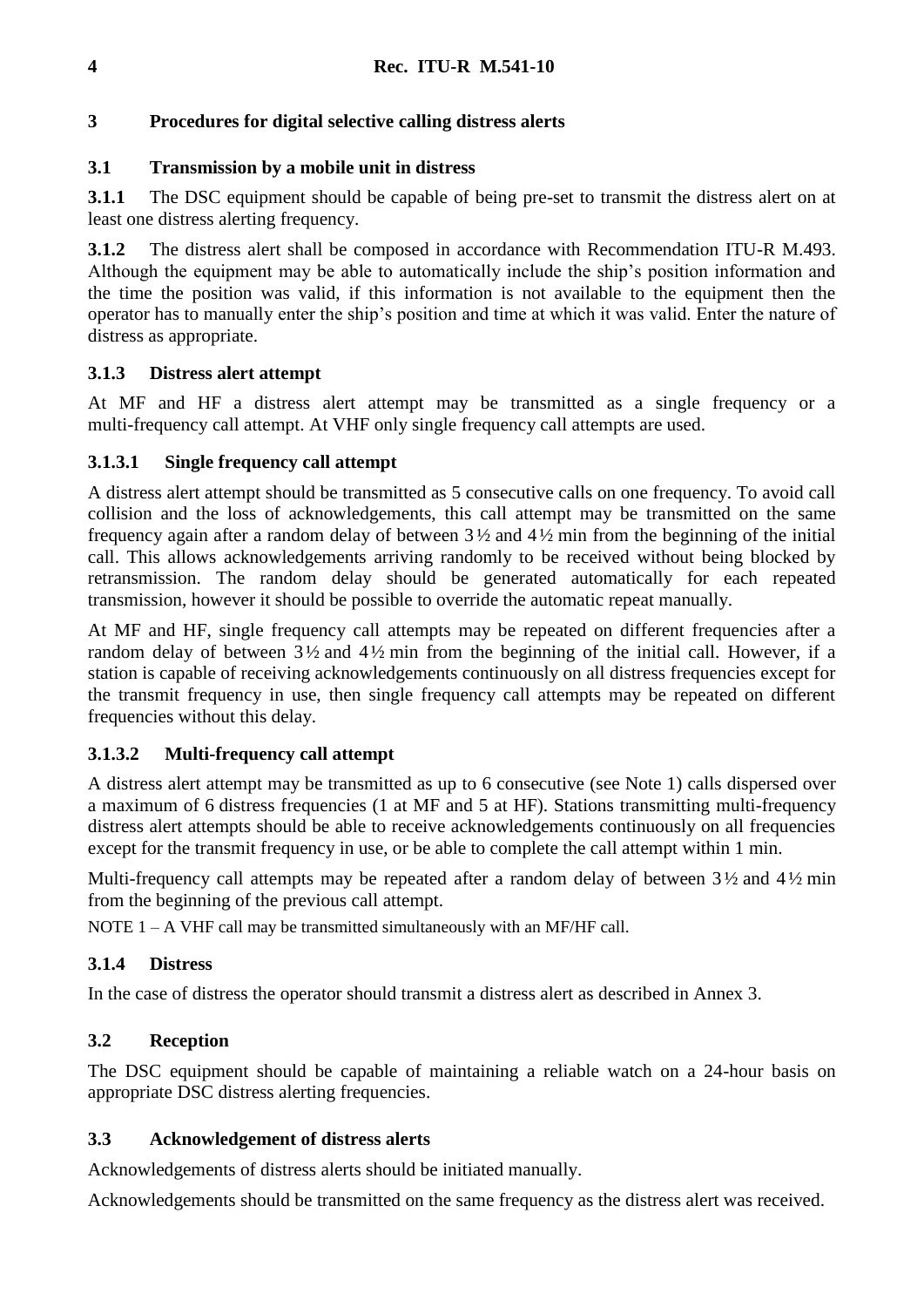**3.3.1** Distress alerts should normally be acknowledged by DSC only by appropriate coast stations. Coast stations should, in addition, set watch on radiotelephony and, if the "mode of subsequent communication" signal in the received distress alert indicates teleprinter, also on narrow-band direct-printing (NBDP) (see Recommendation ITU-R M.493). In both cases, the radiotelephone and NBDP frequencies should be those associated with the frequency on which the distress alert was received.

**3.3.2** Acknowledgements by coast stations of DSC distress alerts transmitted on MF or HF should be initiated with a minimum delay of 1 min after receipt of a distress alert, and normally within a maximum delay of  $2\frac{3}{4}$  min. This allows all calls within a single frequency or multi-frequency call attempt to be completed and should allow sufficient time for coast stations to respond to the distress alert. Acknowledgements by coast stations on VHF should be transmitted as soon as practicable.

**3.3.3** The acknowledgement of a distress alert consists of a single DSC distress acknowledgement call and includes the identification of the ship whose distress alert is being acknowledged.

**3.3.4** Ships receiving a DSC distress alert from another ship should set watch on an associated radiotelephone distress and safety traffic frequency and acknowledge the call by radiotelephony (see RR Nos. **32.28** – **32.35**).

**3.3.5** The automatic repetition of a distress alert attempt should be terminated automatically on receipt of a DSC distress acknowledgement.

**3.3.6** When distress, urgency, and safety traffic cannot be successfully conducted using radiotelephony, an affected station may indicate its intention to conduct subsequent communications on the associated frequency for NBDP telegraphy.

## **3.4 Distress alert relays**

Distress alert relays should be initiated manually.

**3.4.1** A distress alert relay should use the call format for distress alert relays as specified in Recommendation ITU-R M.493 and the calling attempt should follow the procedures described in § 3.1.3 to 3.1.3.2 for distress alerts, except that the distress relay is sent manually as a single call on a single frequency. Ship stations not provided with the DSC distress alert relay function should relay the alert by radio telephony.

**3.4.2** Any ship, receiving a distress alert on an HF channel which is not acknowledged by a coast station within 5 min, should transmit an individual distress alert relay addressed to the appropriate coast station.

**3.4.3** Distress alert relays transmitted by coast stations, or by ship stations addressed to more than one vessel, should be acknowledged by ship stations using radiotelephony. Distress alert relays transmitted by ship stations should be acknowledged by a coast station transmitting a "distress alert relay acknowledgement" call in accordance with the procedures for distress acknowledgements given in § 3.3 to 3.3.3.

# **4 Procedures for digital selective calling urgency and safety calls**

**4.1** DSC, on the distress and safety calling frequencies, should be used by coast stations to advise shipping, and by ships to advise coast stations and/or ship stations, of the impending transmission of urgency, vital navigational and safety messages, except where the transmissions take place at routine times. The call should indicate the working frequency which will be used for the subsequent transmission of an urgent, vital navigational or safety message.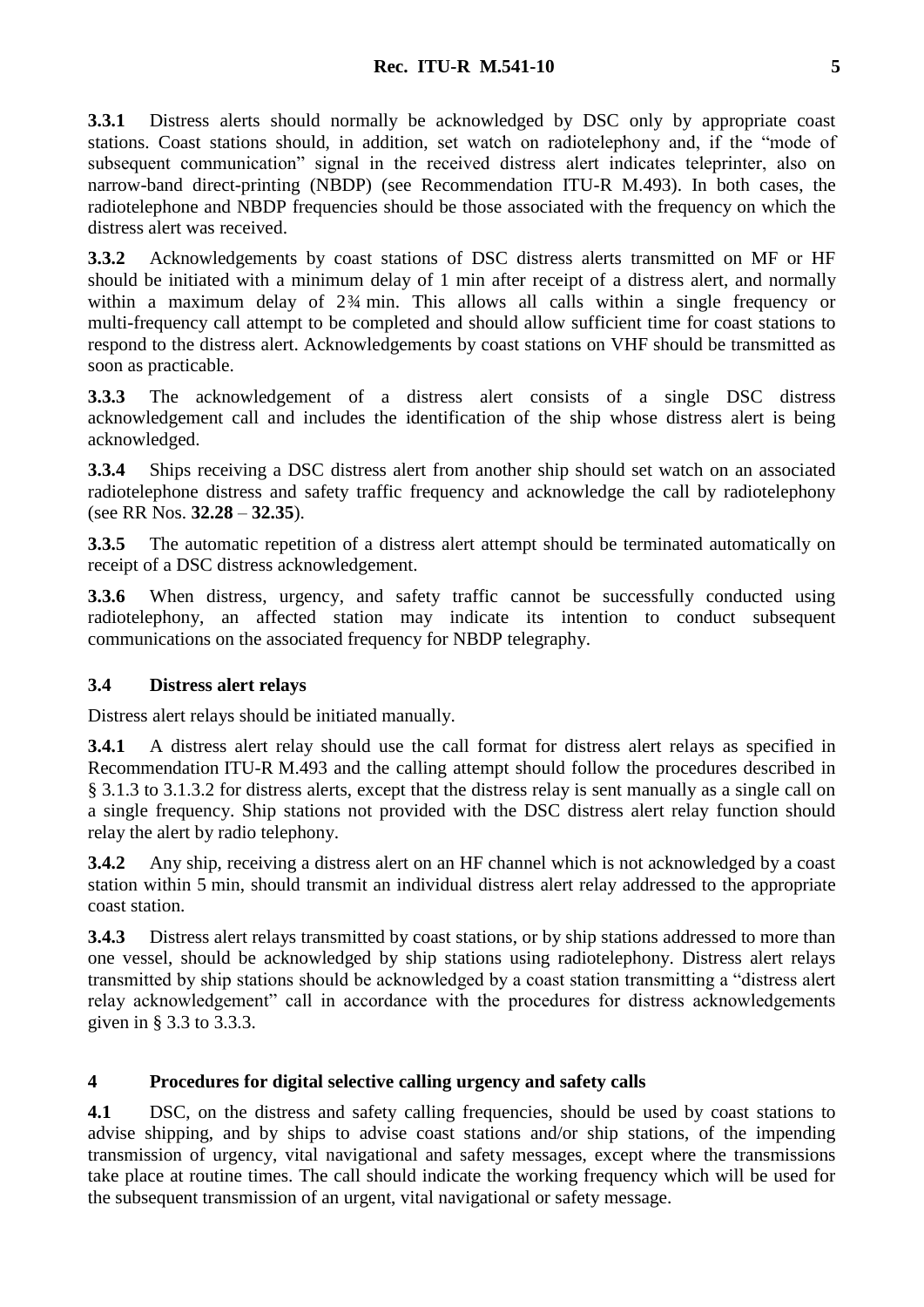#### **6 Rec. ITU-R M.541-10**

**4.2** The announcement and identification of medical transports should be carried out by DSC transmission, using appropriate distress and safety calling frequencies. Such calls should use the call format for an urgency or safety call of the type medical transport and be addressed to all ships at VHF and Geographic Area at MF/HF.

**4.3** The operational procedures for urgency and safety calls should be in accordance with the relevant parts of Annex 3, § 2.1 or 2.2 and § 3.1 or 3.2.

#### **5 Testing the equipment used for distress and safety calls**

Testing on the exclusive DSC distress and safety calling frequencies should be limited as far as possible. VHF, MF and HF test calls should be in accordance with Recommendation ITU-R M.493 and the call may be acknowledged by the called station. Normally there would be no further communication between the two stations involved.

# **Annex 2**

# **Provisions and procedures for routine calls**

#### **1 Frequency/channels**

**1.1** As a rule, paired frequencies should be used at HF and MF, in which case an acknowledgement is transmitted on the frequency paired with the frequency of the received call. In exceptional cases for national purposes a single frequency may be used. If the same call is received on several calling channels, the most appropriate shall be chosen to transmit the acknowledgement. A single frequency channel should be used at VHF.

## **1.2 International calling**

The paired frequencies listed in RR Appendix **17** and in Annex 5 of this Recommendation should be used for international DSC calling at HF.

**1.2.1** At HF and MF international DSC frequencies should only be used for shore-to-ship calls and for the associated call acknowledgements from ships fitted for automatic DSC operation where it is known that the ships concerned are not listening to the coast station's national frequencies.

**1.2.2** All ship-to-shore DSC calling at HF and MF should preferably be done on the coast station's national frequencies.

## **1.3 National calling**

Coast stations should avoid using the international DSC frequencies for calls that may be placed using national frequencies.

**1.3.1** Ship stations should keep watch on appropriate national and international channels. (Appropriate measures should be taken for an even loading of national and international channels.)

**1.3.2** Administrations are urged to find methods and negotiate terms to improve the utilization of the DSC channels available, e.g.:

– coordinated and/or joint use of coast station transmitters;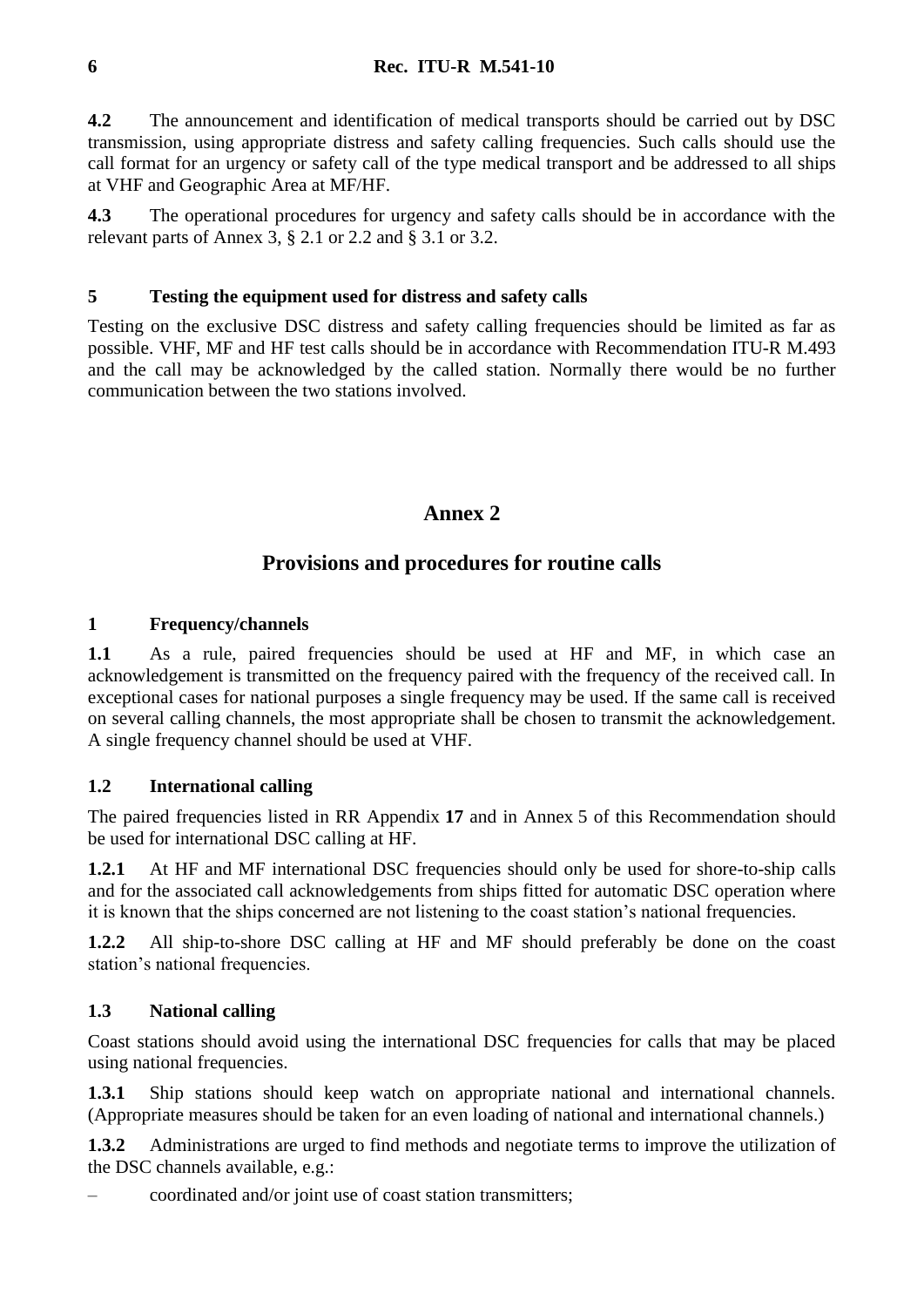– optimizing the probability of successful calls by providing information to ships on suitable frequencies (channels) to be watched and by information from ships to a selected number of coast stations on the channels watched on-board.

# **1.4 Method of calling**

**1.4.1** The procedures set out in this section are applicable to the use of DSC techniques, except in cases of distress, urgency or safety, to which the provisions of RR Chapter VII are applicable.

**1.4.2** The call shall contain information indicating the station or stations to which the call is directed, and the identification of the calling station.

**1.4.3** The call should also contain information indicating the type of communication to be set up and may include supplementary information such as a proposed working frequency or channel; this information shall always be included in calls from coast stations, which shall have priority for that purpose.

**1.4.4** An appropriate digital selective calling channel chosen in accordance with the provisions of RR Nos. **52.128** to **52.137** or Nos. **52.145** to **52.153** as appropriate, shall be used for the call.

# **2 Operating procedures**

The technical format of the call sequence shall be in conformity with the relevant ITU-R Recommendations.

The reply to a DSC call requesting an acknowledgement shall be made by transmitting an appropriate acknowledgement using DSC.

Acknowledgements may be initiated either manually or automatically. When an acknowledgement can be transmitted automatically, it shall be in conformity with the relevant ITU-R Recommendations.

The technical format of the acknowledgement sequence shall be in conformity with the relevant ITU-R Recommendations.

For communication between a coast station and a ship station, the coast station shall finally decide the working frequency or channel to be used.

The forwarding traffic and the control for working for radiotelephony shall be carried out in accordance with Recommendation ITU-R M.1171.

Prior to a transmission the transmitting device should check as far as possible that no other call is in progress.

# **2.1 Coast station initiates call to ship station (see Note 1)**

If a ship station has to be called, the coast station selects the appropriate MMSI or Maritime identity of the terminal, frequency band and transmitter site, if available.

NOTE 1 – See Recommendations ITU-R M.689 and ITU-R M.1082 for further details of procedures applicable only to the semi-automatic/automatic services.

**2.1.1** Assuming DSC is appropriate, the call is composed by the coast station as follows:

- format specifier,
- address of the ship,
- category,
- telecommand information,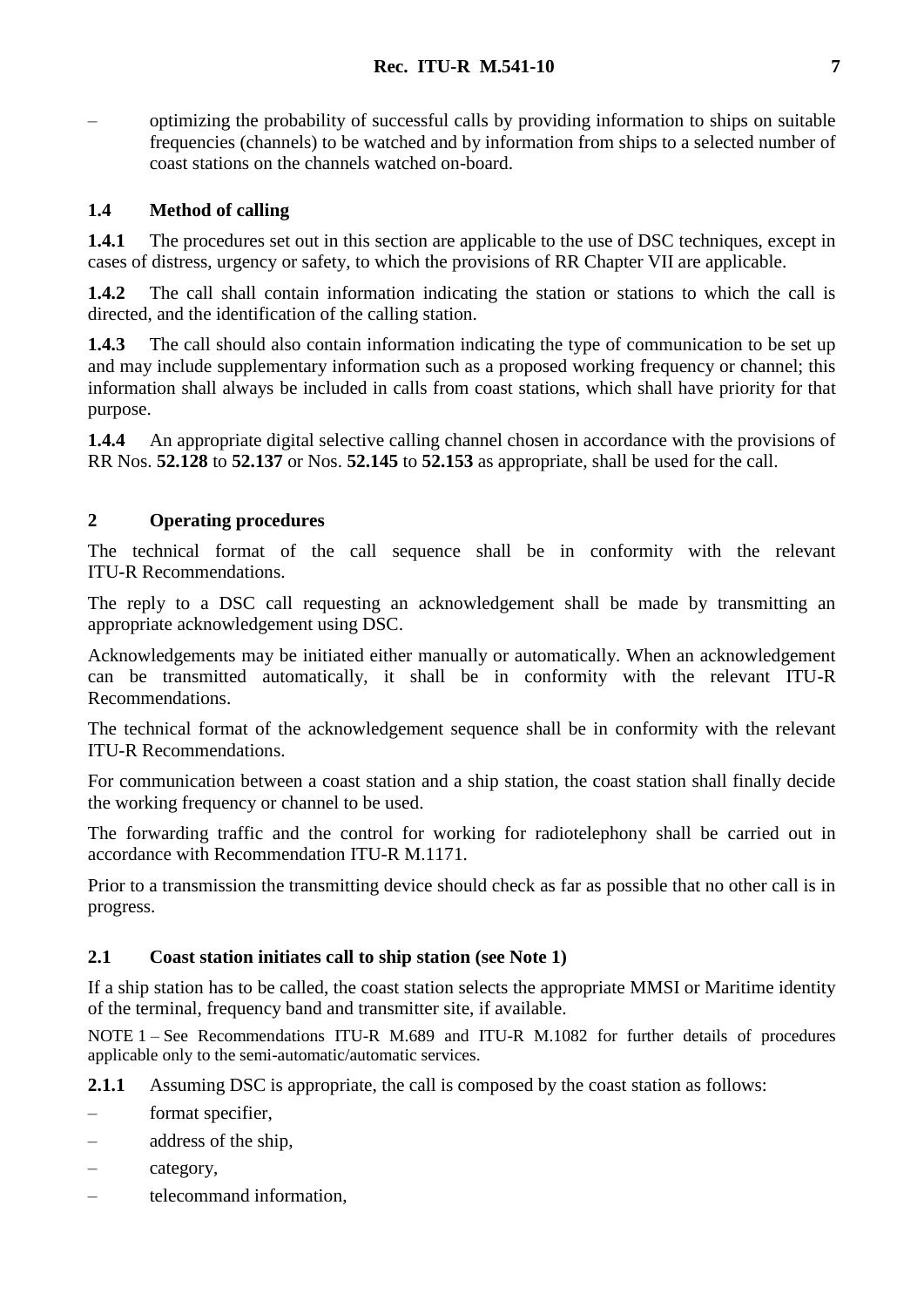- working frequency information in the message part of the sequence, if appropriate,
- usually "end of sequence" signal "RQ". However, if the coast station knows that the ship station cannot respond or the call is to a group of ships the frequency is omitted and the end of sequence signal should be 127, in which case the following procedures (§ 2.2) relating to an acknowledgement are not applicable.
- **2.1.2** The coast station verifies the calling sequence.

The call shall be transmitted once on a single appropriate calling channel or frequency only. Only in exceptional circumstances may a call be transmitted simultaneously on more than one frequency.

**2.1.3** The coast station operator chooses the calling frequencies which are most suitable for the ship's location.

**2.1.3.1** The coast station initiates the transmission of the sequence on one of the frequencies chosen. Transmission on any one frequency should be limited to no more than 2 call sequences separated by intervals of at least 45 s to allow for reception of an acknowledgement from the ship.

**2.1.3.2** If appropriate, a "call attempt" may be transmitted, which may include the transmission of the same call sequence on other frequencies (if necessary with a change of working frequency information to correspond to the same band as the calling frequency) made in turn at intervals of not less than 5 min, following the same pattern as in § 2.1.3.1.

**2.1.4** If an acknowledgement is received further transmission of the call sequence should not take place.

The coast station shall then prepare to transmit traffic on the working channel or frequency it has proposed.

**2.1.5** When a station called does not reply, the call attempt should not normally be repeated until after an interval of at least 15 min. The same call attempt should not be repeated more than five times every 24 h. The aggregate of the times for which frequencies are occupied in one call attempt, should normally not exceed 1 min.

## **2.2 The following procedures apply at the ship:**

2.2.1 Upon receipt of a calling sequence at the ship station, the received message should be displayed.

**2.2.2** When a received call sequence contains an end of sequence signal "RQ", an acknowledgement sequence should be composed and transmitted.

The format specifier and category information should be identical to that in the received calling sequence.

**2.2.3** If the ship station is not equipped for automatic DSC operation, the ship's operator initiates an acknowledgement to the coast station after a delay of at least 5 s but no later than 4 ½ min of receiving the calling sequence, using the ship-to-shore calling procedures detailed in § 2.2. However the transmitted sequence should contain a "BQ" end of sequence signal in place of the "RQ" signal.

If such an acknowledgement cannot be transmitted within 5 min of receiving the calling sequence then the ship station should instead transmit a calling sequence to the coast station using the ship-to-shore calling procedure detailed in § 2.2.

**2.2.4** If the ship is equipped for automatic DSC operation, the ship station automatically transmits an acknowledgement with an end of sequence signal "BQ". The start of the transmission of this acknowledgement sequence should be within 30 s for HF and MF or within 3 s for VHF after the reception of the complete call sequence.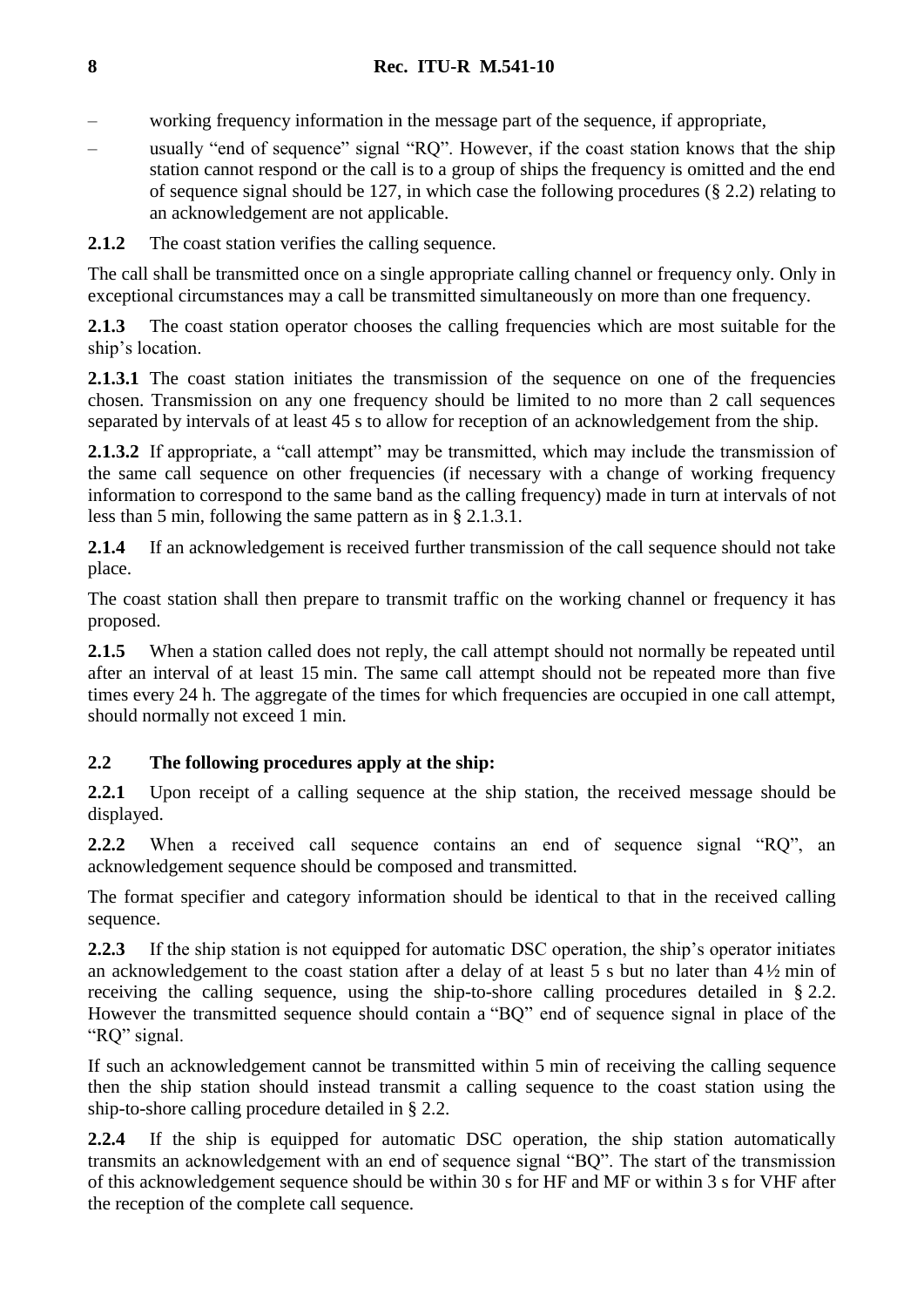**2.2.5** If the ship is able to comply immediately the acknowledgement sequence should include a telecommand signal which is identical to that received in the calling sequence indicating that it is able to comply.

If no working frequency was proposed in the call, the ship station should include a proposal for a working frequency in its acknowledgement.

2.2.6 If the ship is not able to comply immediately the acknowledgement sequence should include the telecommand signal 104 (unable to comply), with a second telecommand signal giving additional information (see Recommendation ITU-R M.493).

At some later time when the ship is able to accept the traffic being offered, the ship station initiates a call to the coast station using the ship-to-shore calling procedures detailed in § 2.3.

2.2.7 If a call is acknowledged indicating ability to comply immediately and communication between coast station and ship station on the working channel agreed is established, the DSC call procedure is considered to be completed.

**2.2.8** If the ship station transmits an acknowledgement which is not received by the coast station then this will result in the coast station repeating the call (in accordance with § 2.1.5). In this event the ship station should transmit a new acknowledgement.

# **2.3 Ship station initiates call to coast station (see Note 1)**

This procedure should also be followed both as a delayed response to a call received earlier from the coast station (see § 2.2.2) and to initiate traffic from the ship station.

NOTE 1 – See Recommendations ITU-R M.689 and ITU-R M.1082 for further details of procedures applicable only to the semi-automatic/automatic services.

**2.3.1** Assuming a DSC is appropriate the call is transmitted by the ship station as follows:

- − key in or select on the DSC equipment,
- format specifier,
- address,
- telecommand information,
- working frequency, or position (for MF/HF only) information in the message part of the sequence if appropriate,
- telephone number required (semi-automatic/automatic connections only),
- the ship station automatically inserts the category, self-identification and "end of sequence" signal RQ.
- **2.3.2** The ship station verifies the calling sequence.

**2.3.3** The ship station selects the single most appropriate calling frequency preferably using the coast station's nationally assigned calling channels, for which purpose it shall send a single calling sequence on the selected frequency.

**2.3.4** If a called station does not reply, the call sequence from the ship station should not normally be repeated until after an interval of at least 5 min for manual connections, or 5 s or 25 s in the case of semi-automatic/automatic VHF or MF/HF connections respectively. These repetitions may be made on alternative frequencies if appropriate. Any subsequent repetitions to the same coast station should not be made until at least 15 min have elapsed.

2.3.5 The coast station should transmit an acknowledgement, after a delay of at least 5 s but not later than 4½ min for manual connections, or, within 3 s for semi-automatic/automatic connections,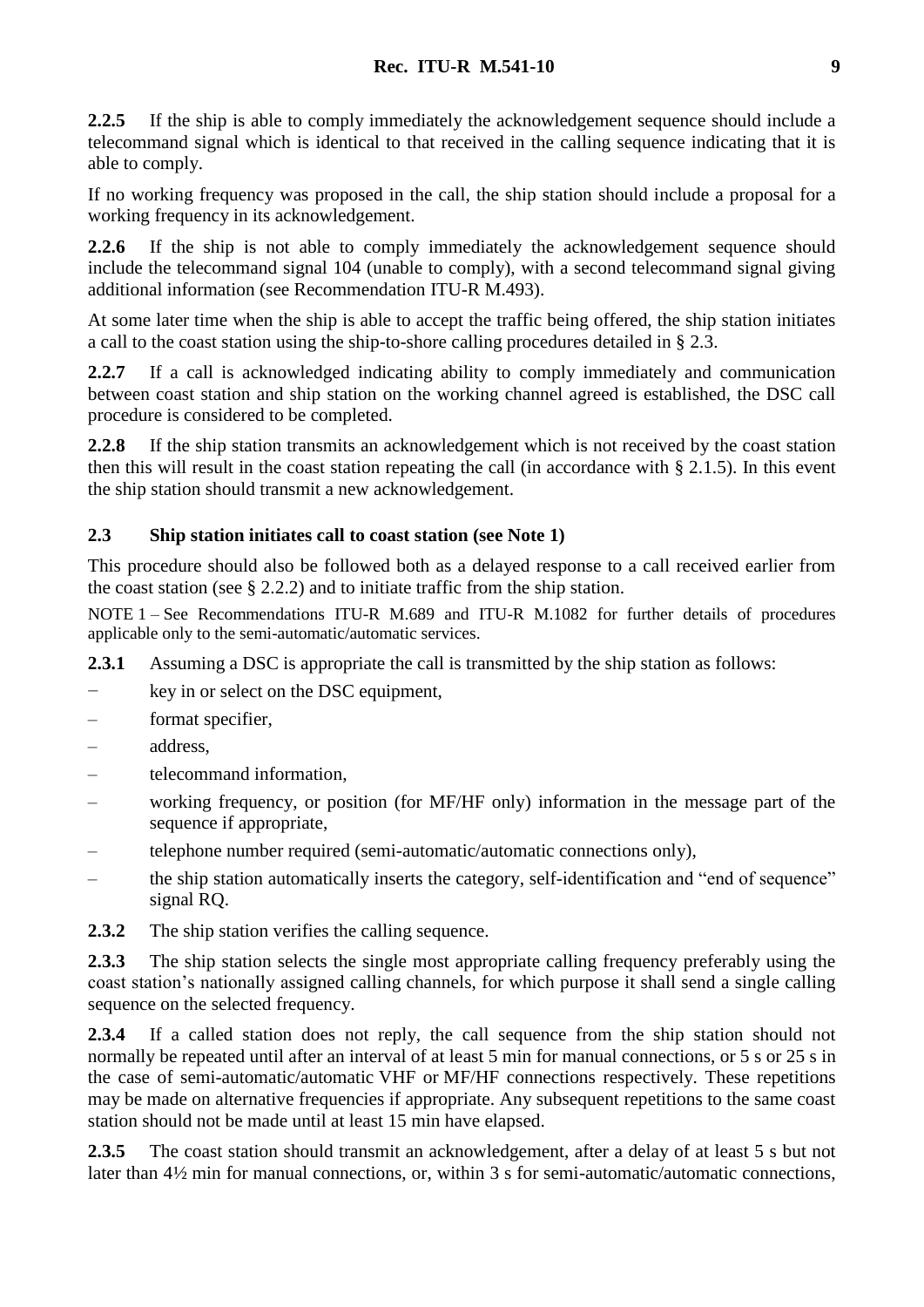containing the format specifier, the address of the ship, the category, the coast station selfidentification and:

- if able to comply immediately on the working frequency suggested, the same telecommand and frequency information as in the call request;
- if no working frequency was suggested by the ship station then the acknowledgement sequence should include a channel/frequency proposal;
- if not able to comply on the working frequency suggested but able to comply immediately on an alternative frequency, the same telecommand information as in the call request but an alternative working frequency;
- if unable to comply immediately the telecommand signal 104 with a second telecommand signal giving additional information. For manual connections only, this second telecommand signal may include a queue indication.

The end of sequence signal BQ should also be included.

**2.3.6** For manual connections, if a working frequency is proposed in accordance with § 2.3.4 but this is not acceptable to the ship station, then the ship station should immediately transmit a new call requesting an alternative frequency.

**2.3.7** If an acknowledgement is received further transmission of the same call sequence should not take place. On receipt of an acknowledgement which indicates ability to comply, the DSC procedures are complete and both coast station and ship station should communicate on the working frequencies agreed with no further exchange of DSC calls.

**2.3.8** If the coast station transmits an acknowledgement which is not received at the ship station then the ship station should repeat the call in accordance with § 2.3.4.

#### **2.4 Ship station initiates call to ship station**

The ship-to-ship procedures should be similar to those given in § 2.3, where the receiving ship station complies with the procedures given for coast stations, as appropriate, except that, with respect to § 2.3.1, the calling ship should always insert working frequency information in the message part of the calling sequence.

# **Annex 3**

# **Operational procedures for ships for digital selective calling communications on MF, HF and VHF**

#### **Introduction**

Procedures for DSC communications on MF and VHF are described in §§ 1 to 5 below.

The procedures for DSC communications on HF are in general the same as for MF and VHF. Special conditions to be taken into account when making DSC communications on HF are described in § 6 below.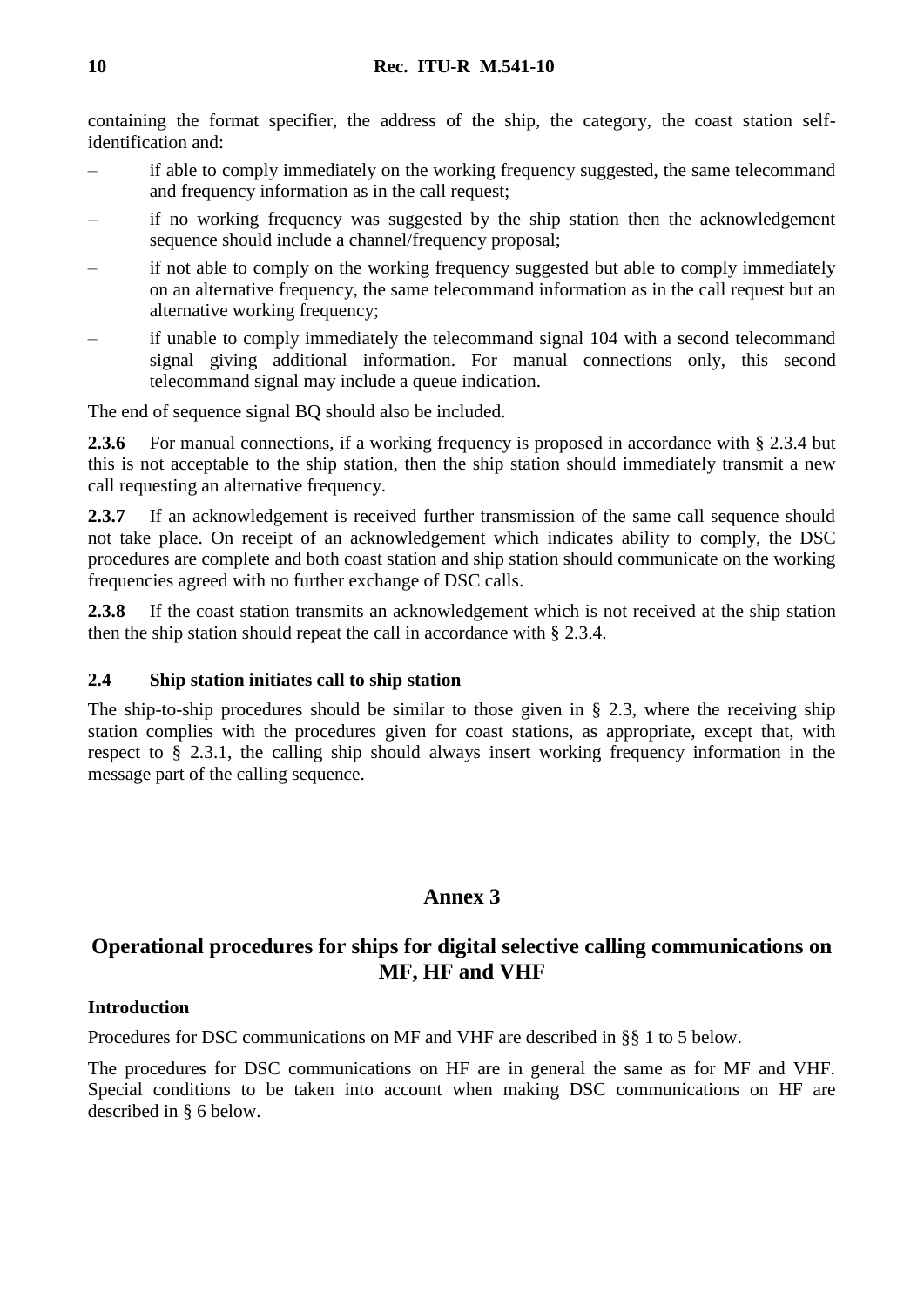# **1 Distress**

## **1.1 Transmission of digital selective calling distress alert**

A distress alert should be transmitted if, in the opinion of the Master, the ship or a person is in distress and requires immediate assistance.

A DSC distress alert should as far as possible include the ship's last known position and the time (in UTC) when it was valid. The position and the time should be included automatically by the ship's navigational equipment if this information is not included it should be inserted manually.

The DSC distress alert attempt is transmitted as follows:

- tune the transmitter to the DSC distress channel (2 187.5 kHz on MF, channel 70 on VHF) if not done automatically by the ship station.
- if time permits, key in or select on the DSC equipment
	- the nature of distress.
	- the ship's last known position (latitude and longitude) if not provided automatically,
	- the time (in UTC) the position was valid if not provided automatically,
	- type of subsequent distress communication (telephony),

in accordance with the DSC equipment manufacturer's instructions;

- transmit the DSC distress alert;
- prepare for the subsequent distress traffic by tuning the transmitter and the radiotelephony receiver to the distress traffic channel in the same band, i.e. 2 182 kHz on MF, channel 16 on VHF, while waiting for the DSC distress acknowledgement.

# **1.2 Actions on receipt of a distress alert**

Ships receiving a DSC distress alert from another ship should normally not acknowledge the distress alert by DSC since acknowledgement of a DSC distress alert by use of DSC is normally made by coast stations only (see Annex 1 § 3.3.4 and Annex 3 § 6.1.4).

If a ship station continues to receive a DSC distress alert on an MF or VHF channel, a DSC acknowledgement should be transmitted to terminate the call only after consulting with a rescue coordination centre (RCC) or a coast station (CS) and being directed to do so.

Ships receiving a DSC distress alert from another ship should also defer the acknowledgement of the distress alert by radiotelephony for a short interval, if the ship is within an area covered by one or more coast stations, in order to give the coast station time to acknowledge the DSC distress alert first.

Ships receiving a DSC distress alert from another ship shall:

- watch for the reception of a distress acknowledgement on the distress channel (2 187.5 kHz on MF and channel 70 on VHF);
- prepare for receiving the subsequent distress communication by tuning the radiotelephony receiver to the distress traffic frequency in the same band in which the DSC distress alert was received, i.e. 2 182 kHz on MF, channel 16 on VHF;
- in accordance with the provisions of RR No. **32.23** acknowledge the receipt of the distress alert by transmitting a message by radiotelephony on the distress traffic frequency in the same band in which the DSC distress alert was received, i.e. 2 182 kHz on MF, channel 16 on VHF.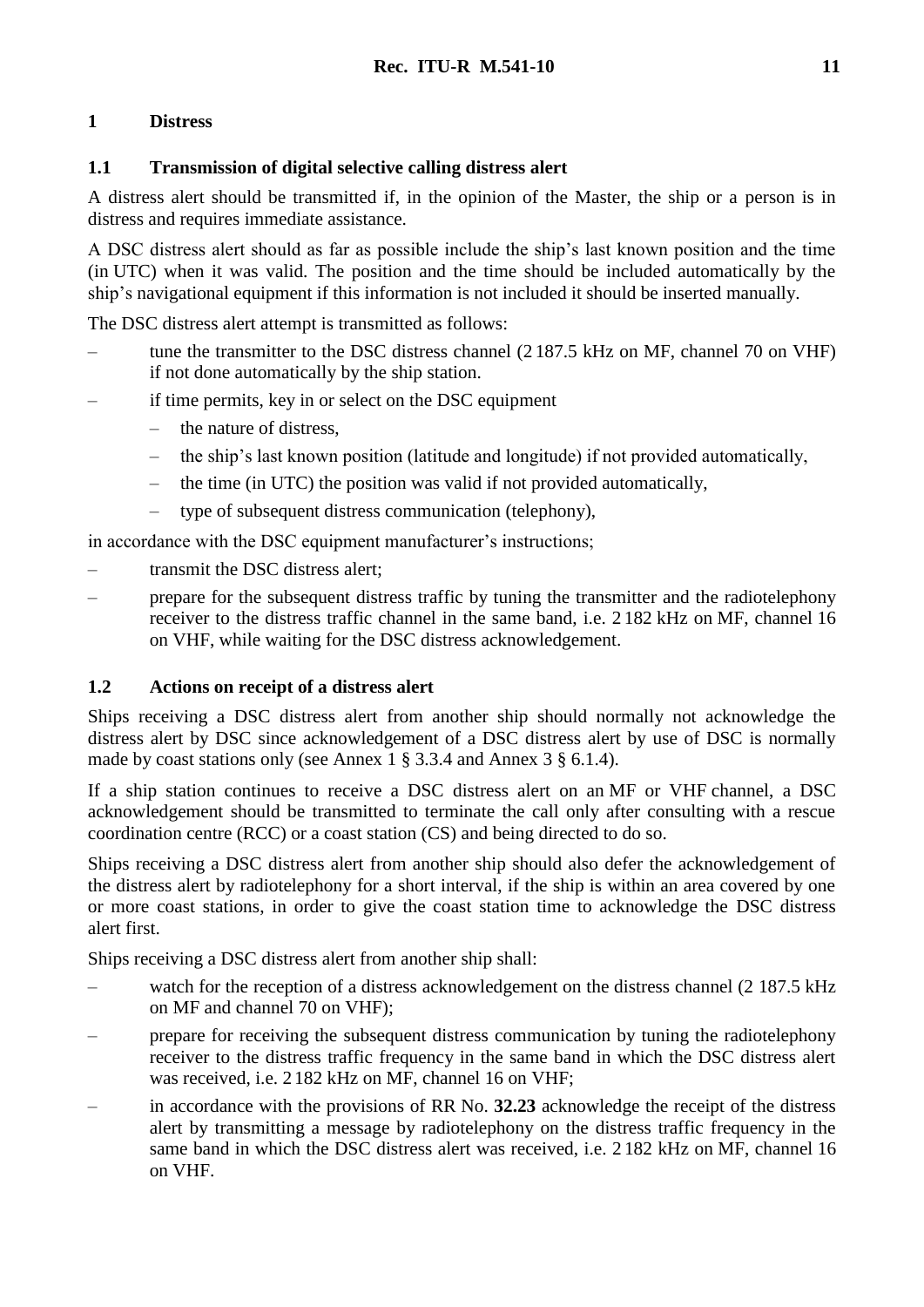# **1.3 Distress traffic**

On receipt of a DSC distress acknowledgement the ship in distress should commence the distress traffic by radiotelephony on the distress traffic frequency (2 182 kHz on MF, channel 16 on VHF) in accordance with the provisions of RR Nos. **32.13C** and **32.13D**.

# **1.4 Transmission of a digital selective calling distress alert relay**

In no case is a ship permitted to transmit an all ships DSC distress alert relay on receipt of a DSC distress alert on either VHF or MF channels. If no aural watch is present on the relative channel (2 182 kHz on MF, channel 16 on VHF), the coast station should be contacted by sending an individual DSC distress alert relay.

# **1.4.1 Transmission of a DSC distress relay call on behalf of someone else**

A ship knowing that another ship is in distress shall transmit a DSC distress alert relay if:

- the ship in distress is not itself able to transmit the distress alert,
- the Master of the ship considers that further help is necessary.

In accordance with RR No. **32.19B** the DSC distress alert relay on behalf of somebody else should preferably be addressed to an individual CS or RCC.

The DSC distress alert relay is transmitted as follows:

- select the distress alert relay format on the DSC equipment,
- key in or select on the DSC equipment:
	- the 9-digit identity of the appropriate coast station or in special circumstances all ships call (VHF). Geographic area call (MF/HF),
	- the 9-digit identity of the ship in distress, if known,
	- the nature of distress.
	- the latest position of the ship in distress, if known,
	- the time (in UTC) the position was valid (if known),
	- type of subsequent distress communication (telephony);
- transmit the DSC distress alert relay;
- prepare for the subsequent distress traffic by tuning the transmitter and the radiotelephony receiver to the distress traffic channel in the same band, i.e. 2 182 kHz on MF and channel 16 on VHF, while waiting for the DSC distress acknowledgement.

## **1.5 Acknowledgement of a digital selective calling distress alert relay received from a coast station**

Coast stations, after having received and acknowledged a DSC distress alert, may if necessary, retransmit the information received as a DSC distress alert relay, addressed to all ships (VHF only), all ships in a specific geographical area (MF/HF only), or a specific ship.

Ships receiving a distress alert relay transmitted by a coast station shall not use DSC to acknowledge the call, but should acknowledge the receipt of the call by radiotelephony on the distress traffic channel in the same band in which the relay call was received, i.e. 2 182 kHz on MF, channel 16 on VHF.

Acknowledge the receipt of the distress alert relay by transmitting a message, in accordance with the provisions of RR No. **32.23**, by radiotelephony on the distress traffic frequency in the same band in which the DSC distress alert relay was received.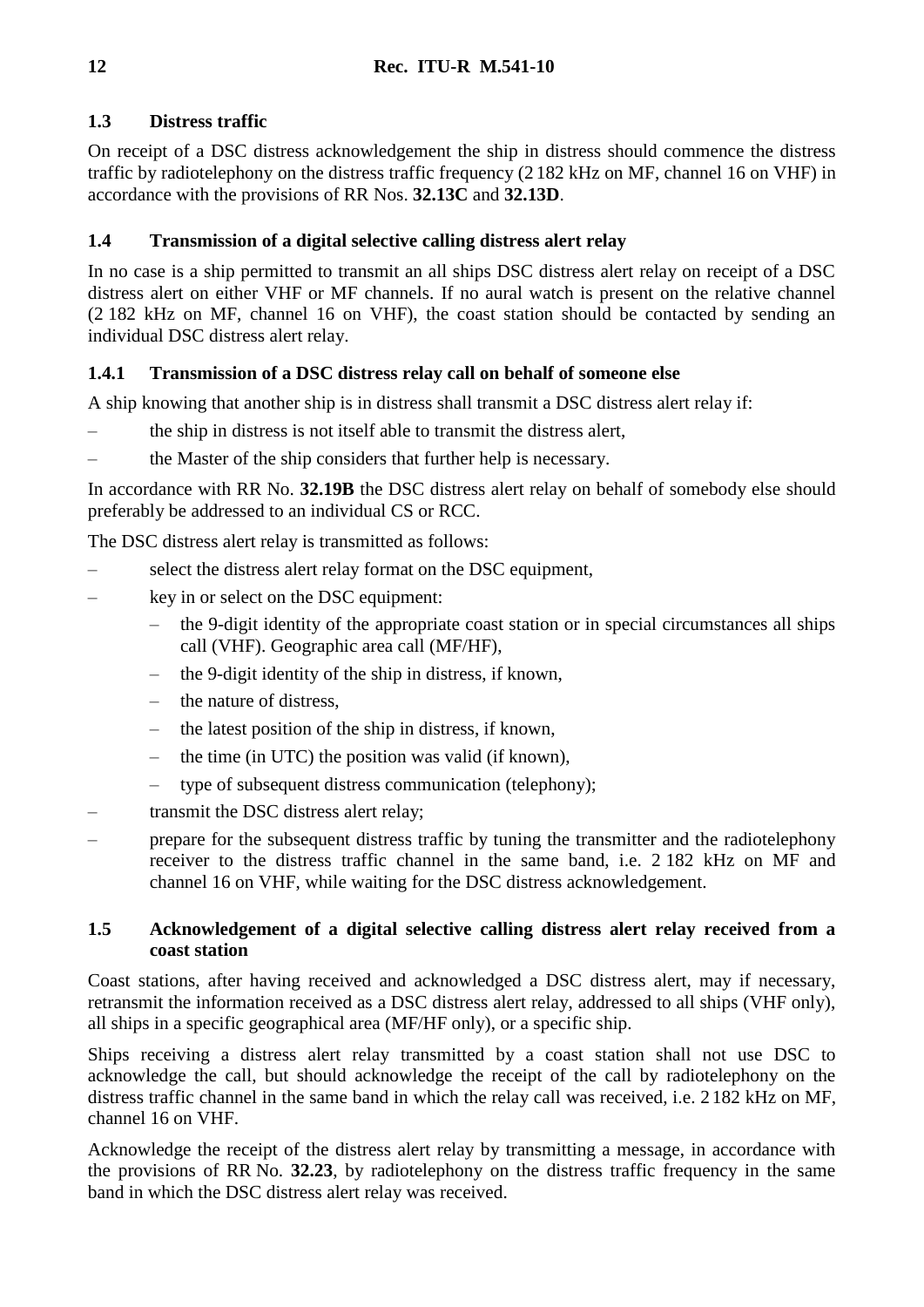## **1.6 Acknowledgement of a digital selective calling distress relay call received from another ship**

Ships receiving a distress alert relay from another ship shall follow the same procedure as for acknowledgement of a distress alert, i.e. the procedure given in § 1.2 above.

## **1.7 Cancellation of an inadvertent digital selective calling distress alert**

A station transmitting an inadvertent DSC distress alert shall cancel the distress alert using the following procedure:

**1.7.1** Immediately cancel the distress alert by transmitting a DSC self-cancel on all the frequencies where the inadvertent DSC distress alert was transmitted, if the ship station is capable hereof. A DSC self-cancel is a distress acknowledgement where the self-id and the distress id is identical as defined in Recommendation ITU-R M.493.

**1.7.2** Subsequently cancel the distress alert aurally over the telephony distress traffic channel associated with each DSC channel on which the "distress alert" was transmitted, by transmitting a message in accordance with the provisions of RR No. **32.53E**.

**1.7.3** Monitor the telephony distress traffic channel associated with the DSC channel on which the distress was transmitted, and respond to any communications concerning that distress alert as appropriate.

## **2 Urgency**

## **2.1 Transmission of urgency messages**

Transmission of urgency messages shall be carried out in two steps:

- announcement of the urgency message,
- transmission of the urgency message.

The announcement is carried out by transmission of a DSC urgency call on the DSC distress calling channel (2 187.5 kHz on MF, channel 70 on VHF).

The urgency message is transmitted on the distress traffic channel (2 182 kHz on MF, channel 16 on VHF).

The DSC urgency call may be addressed to all stations at VHF, or a geographic area at MF/HF, or to a specific station. The frequency on which the urgency message will be transmitted shall be included in the DSC urgency call.

The transmission of an urgency message is thus carried out as follows:

*Announcement:*

- select the appropriate calling format on the DSC equipment (all ships (VHF only), geographical area (MF/HF only) or individual);
- key in or select on the DSC equipment:
	- specific area or 9-digit identity of the specific station, if appropriate,
	- the category of the call (urgency),
	- the frequency or channel on which the urgency message will be transmitted,
	- the type of communication in which the urgency message will be given (radiotelephony),

in accordance with the DSC equipment manufacturer's instructions;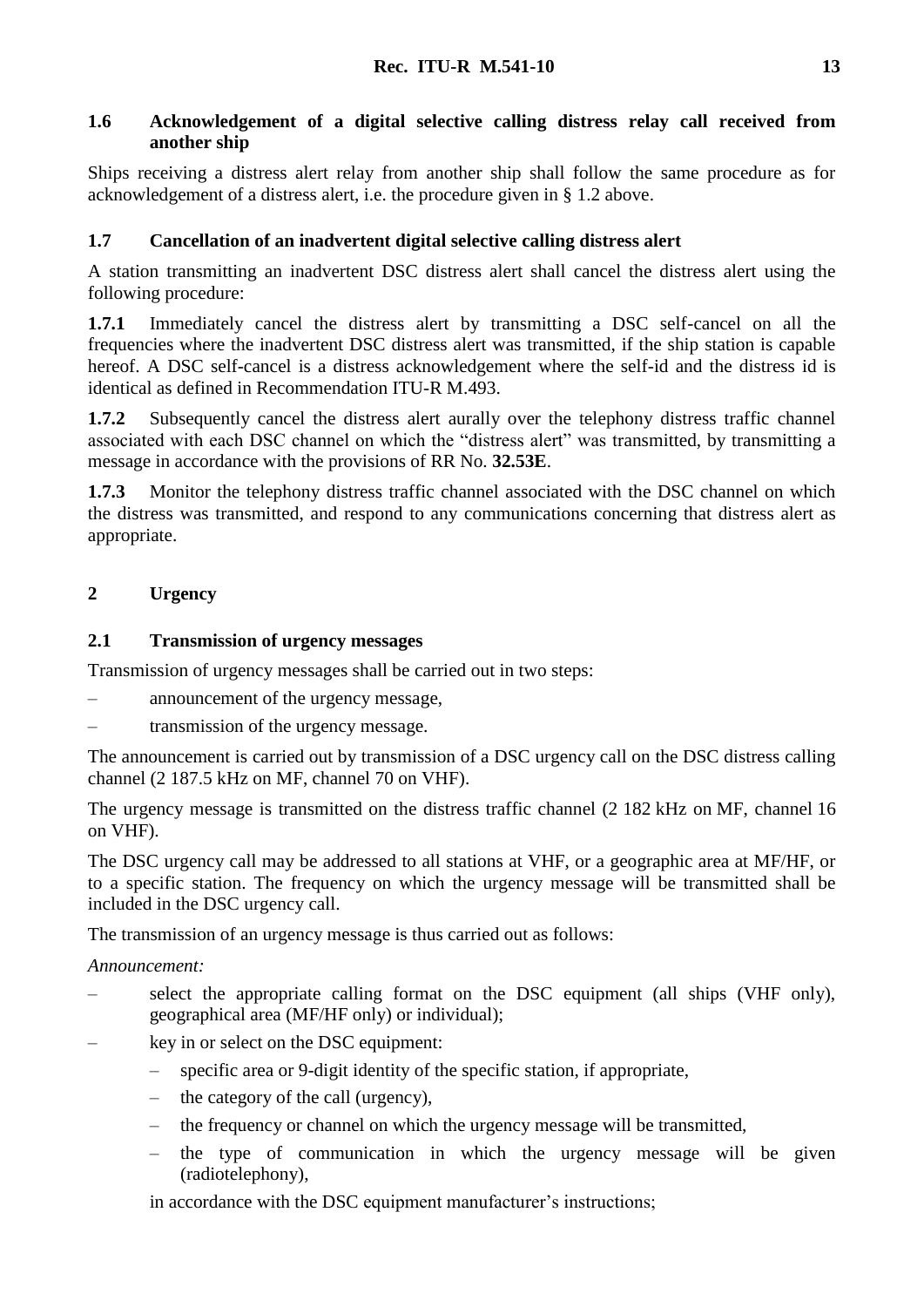transmit the DSC urgency announcement.

*Transmission of the urgency call and message:*

- tune the transmitter to the frequency or channel indicated in the DSC urgency announcement;
- transmit the urgency call and message in accordance with the provisions of RR No. **33.12**.

#### **2.2 Reception of an urgency message**

Ships receiving a DSC urgency call announcing an urgency message addressed to more than one station shall NOT acknowledge the receipt of the DSC call, but should tune the radiotelephony receiver to the frequency indicated in the call and listen to the urgency message.

#### **3 Safety**

#### **3.1 Transmission of safety messages**

Transmission of safety messages shall be carried out in two steps:

- announcement of the safety message,
- transmission of the safety message.

The announcement is carried out by transmission of a DSC safety call on the DSC distress calling channel (2 187.5 kHz on MF, channel 70 on VHF).

In accordance with RR No. **33.32** safety messages should preferably be transmitted on a working frequency in the same band(s) as those used for the safety call or announcement.

The DSC safety call may be addressed to all ships (VHF only), ships in a specific geographical area (MF/HF only), or to a specific station.

The frequency on which the safety message will be transmitted shall be included in the DSC call.

The transmission of a safety message is thus carried out as follows:

*Announcement:*

- select the appropriate calling format on the DSC equipment (all ships (VHF only), geographical area (MF/HF only), or individual);
- key in or select on the DSC equipment:
	- specific area or 9-digit identity of specific station, if appropriate,
	- the category of the call (safety),
	- the frequency or channel on which the safety message will be transmitted,
	- the type of communication in which the safety message will be given (radiotelephony),
	- in accordance with the DSC equipment manufacturer's instructions;
	- transmit the DSC safety announcement.

*Transmission of the safety call and message:*

- tune the transmitter to the frequency or channel indicated in the DSC safety call;
- transmit the safety call and message in accordance with the provisions of RR No. **33.35**.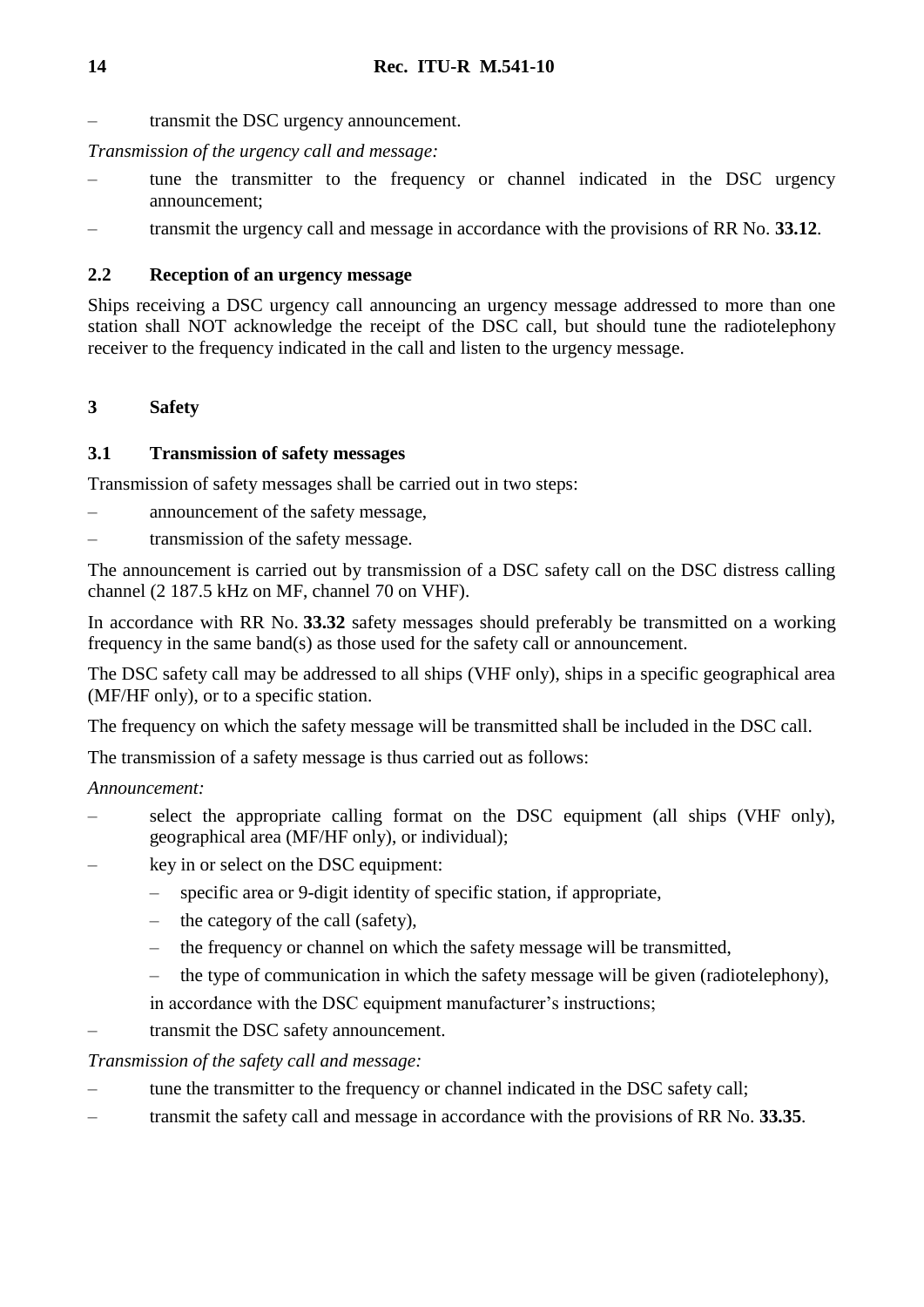## **3.2 Reception of a safety message**

Ships receiving a DSC safety call announcing a safety message addressed to more than one station shall NOT acknowledge the receipt of the DSC safety call, but should tune the radiotelephony receiver to the frequency indicated in the call and listen to the safety message.

## **4 Public correspondence**

#### **4.1 Digital selective calling channels for public correspondence**

## **4.1.1 VHF**

VHF DSC channel 70 is used for DSC for distress and safety purposes as well as for DSC for public correspondence.

## **4.1.2 MF**

International and national DSC channels separate from the DSC distress and safety calling channel 2 187.5 kHz are used for digital selective-calling on MF for public correspondence.

Ships calling a coast station by DSC on MF for public correspondence should preferably use the coast station's national DSC channel.

The international DSC channel for public correspondence may as a general rule be used between ships and coast stations of different nationality. The ships transmitting frequency is 2 189.5 kHz, and the receiving frequency is 2 177 kHz.

The frequency 2 177 kHz is also used for DSC between ships for general communication.

## **4.2 Transmission of a digital selective calling call for public correspondence to a coast station or another ship**

A DSC call for public correspondence to a coast station or another ship is transmitted as follows:

- select the format for calling a specific station on the DSC equipment;
- key in or select on the DSC equipment:
	- the 9-digit identity of the station to be called,
	- the category of the call (routine),
	- the type of the subsequent communication (normally radiotelephony),
	- a proposed working channel if calling another ship. A proposal for a working channel should NOT be included in calls to a coast station; the coast station will in its DSC acknowledgement indicate a vacant working channel,

in accordance with the DSC equipment manufacturer's instructions;

transmit the DSC call.

## **4.3 Repeating a call**

A DSC call for public correspondence may be repeated on the same or another DSC channel, if no acknowledgement is received within 5 min.

Further call attempts should be delayed at least 15 min, if acknowledgement is still not received.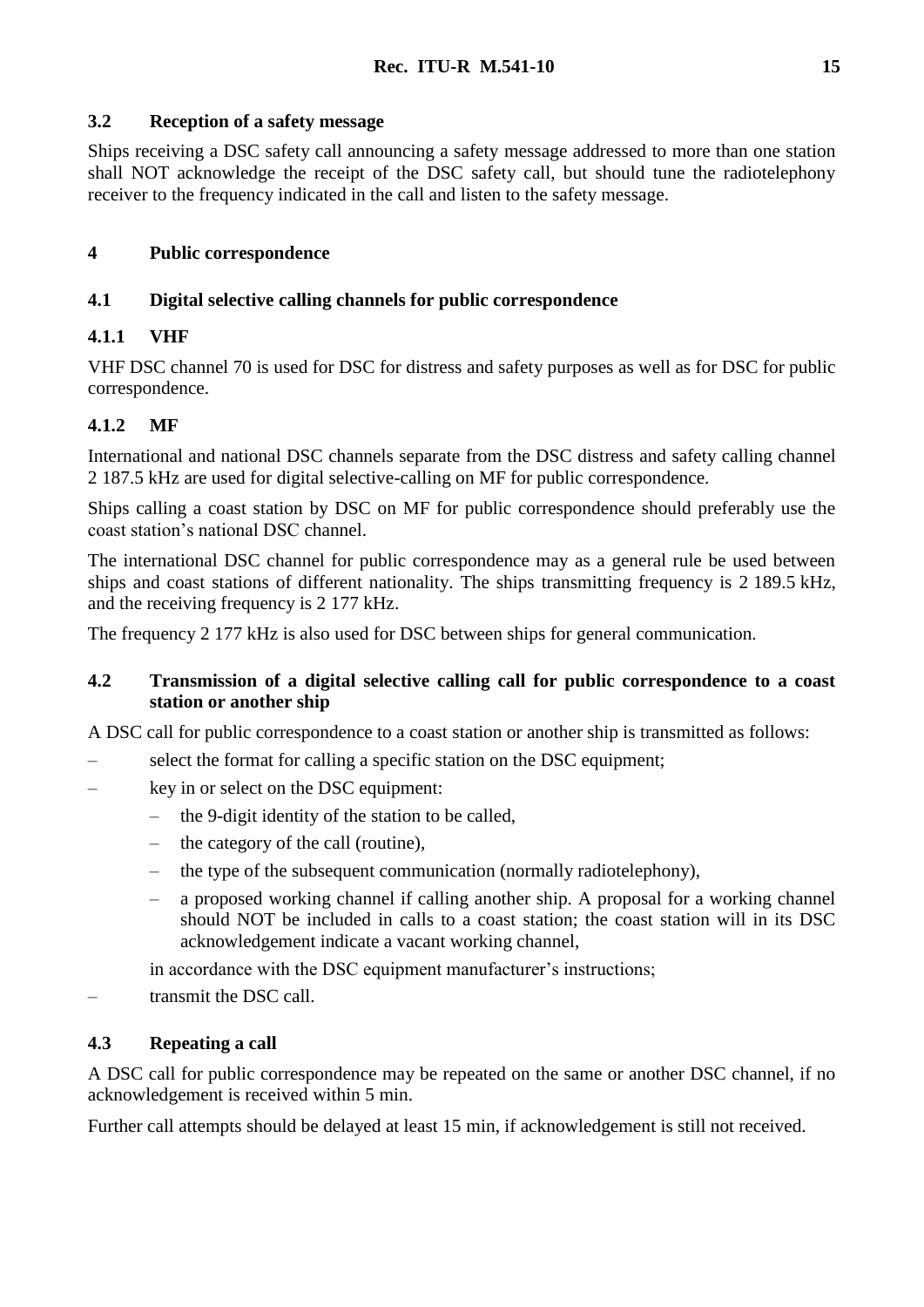# **4.4 Acknowledgement of a received call and preparation for reception of the traffic**

On receipt of a DSC call from a coast station or another ship, a DSC acknowledgement is transmitted as follows:

- select the acknowledgement format on the DSC equipment,
- transmit an acknowledgement indicating whether the ship is able to communicate as proposed in the call (type of communication and working frequency),
- if able to communicate as indicated, tune the transmitter and the radiotelephony receiver to the indicated working channel and prepare to receive the traffic.

# **4.5 Reception of acknowledgement and further actions**

When receiving an acknowledgement indicating that the called station is able to receive the traffic, prepare to transmit the traffic as follows:

- tune the transmitter and receiver to the indicated working channel;
- commence the communication on the working channel by:
	- the 9-digit identity or call sign or other identification of the called station,
	- $-$  "this is".
	- the 9-digit identity or call sign or other identification of own ship.

It will normally rest with the ship to call again a little later in case the acknowledgement from the coast station indicates that the coast station is not able to receive the traffic immediately.

In case the ship, in response to a call to another ship, receives an acknowledgement indicating that the other ship is not able to receive the traffic immediately, it will normally rest with the called ship to transmit a call to the calling ship when ready to receive the traffic.

# **5 Testing the equipment used for distress and safety**

Testing on the exclusive DSC distress and safety calling frequency 2 187.5 kHz should be limited as far as possible.

Test calls should be transmitted by the ship station and acknowledged by the called station. Normally there would be no further communication between the two stations involved.

A VHF and MF test call to a station is transmitted as follows:

- key in or select the format for the test call on the DSC,
- key in the 9-digit identity of the station to be called,
- transmit the DSC test call.
- wait for acknowledgement.

# **6 Special conditions and procedures for digital selective calling communication on HF**

# **General**

The procedures for DSC communication on HF are – with some additions described in §§ 6.1 to 6.3 below – equal to the corresponding procedures for DSC communications on MF/VHF.

Due regard to the special conditions described in § 6.1 to 6.3 should be given when making DSC communications on HF.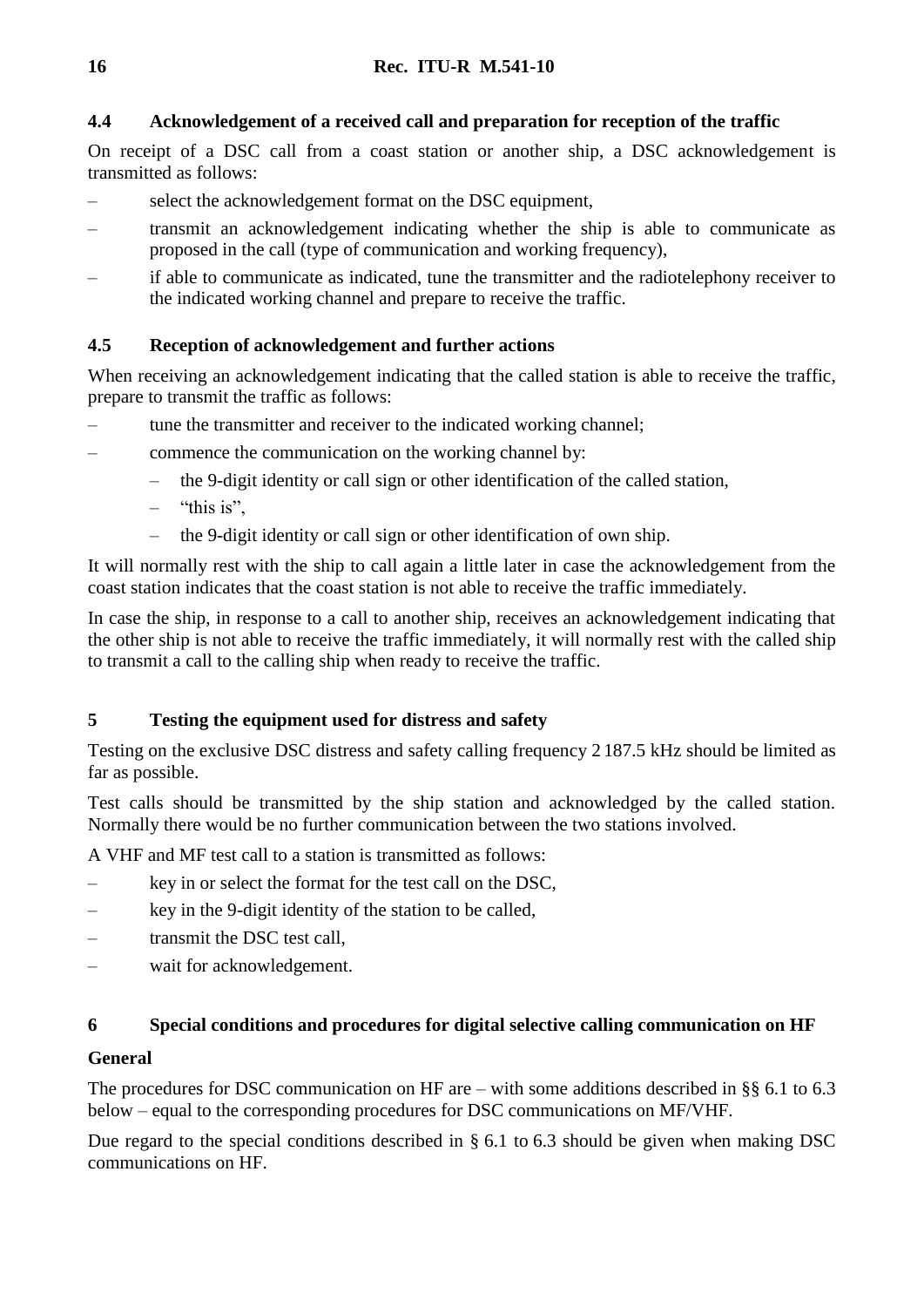## **6.1 Distress**

## **6.1.1 Transmission of digital selective calling distress alert and choice of HF bands**

In sea areas A3 and A4 a DSC distress alert on HF is intended to be received by coast stations and a DSC distress alert on MF/VHF is intended to be received by other ships in the vicinity.

The DSC distress alert should as far as possible include the ship's last known position and the time (in UTC) it was valid. If the position and time is not inserted automatically from the ship's navigational equipment, it should be inserted manually.

Propagation characteristics of HF radio waves for the actual season and time of the day should be taken into account when choosing HF bands for transmission of DSC distress alert.

As a general rule the DSC distress channel in the 8 MHz maritime band (8 414.5 kHz) may in many cases be an appropriate first choice.

Transmission of the DSC distress alert in more than one HF band will normally increase the probability of successful reception of the alert by coast stations.

DSC distress alert may be sent on a number of HF bands in two different ways:

a) either by transmitting the DSC distress alert on one HF band, and waiting a few minutes for receiving acknowledgement by a coast station;

if no acknowledgement is received within 3 min, the process is repeated by transmitting the DSC distress alert on another appropriate HF band etc.;

b) or by transmitting the DSC distress alert at a number of HF bands with no, or only very short, pauses between the calls, without waiting for acknowledgement between the calls.

It is recommended to follow procedure a) in all cases, where time permits to do so; this will make it easier to choose the appropriate HF band for commencement of the subsequent communication with the coast station on the corresponding distress traffic channel.

Transmitting the DSC distress alert on HF:

- tune the transmitter to the chosen HF DSC distress channel (4 207.5, 6 312, 8 414.5, 12 577, 16 804.5 kHz);
- follow the instructions for keying in or selection of relevant information on the DSC equipment as described in § 1.1;
- transmit the DSC distress alert.

In special cases, for example in tropical zones, transmission of DSC distress alert on HF may, in addition to ship-to-shore alerting, also be useful for ship-to-ship alerting.

# **6.1.2 Preparation for the subsequent distress traffic**

After having transmitted the DSC distress alert on appropriate DSC distress channels (HF, MF and/or VHF), prepare for the subsequent distress traffic by tuning the radiocommunication set(s) (HF, MF and/or VHF as appropriate) to the corresponding distress traffic channel(s).

Where multiple frequency call attempts are transmitted the corresponding distress traffic frequency should be 8 291 kHz.

If method b) described in § 6.1.1 has been used for transmission of DSC distress alert on a number of HF bands:

– take into account in which HF band(s) acknowledgement has been successfully received from a coast station;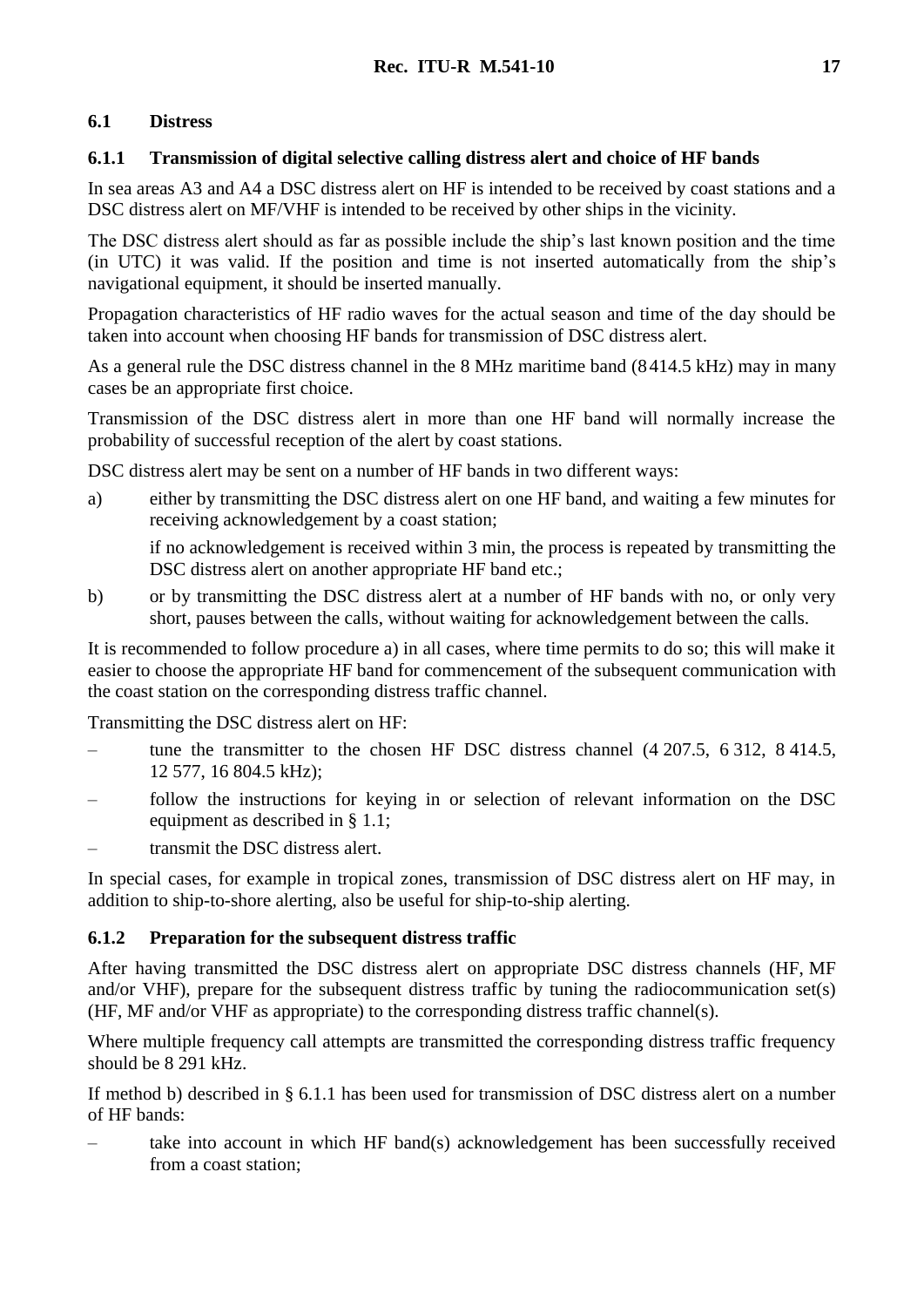– if acknowledgements have been received on more than one HF band, commence the transmission of distress traffic on one of these bands, but if no response is received from a coast station then the other bands should be used in turn.

The distress traffic frequencies are (see RR Appendix **15**, Table **15-1**):

| $HF(kHz)$ : |                                                |                                  |
|-------------|------------------------------------------------|----------------------------------|
| Telephony   |                                                | 4 125 6 215 8 291 12 290 16 4 20 |
| Telex       |                                                | 4177.56268 8376.512520 16695     |
| $MF(kHz)$ : |                                                |                                  |
| Telephony   | 2182                                           |                                  |
| Telex       | 2 1 7 4 .5                                     |                                  |
| TTTITAT     | $1.1 \times 11.7 \times 0.00.3$ and $\sqrt{1}$ |                                  |

*VHF*: Channel 16 (156.800 MHz).

## **6.1.3 Distress traffic**

The procedures described in § 1.3 are used when the distress traffic on MF/HF is carried out by *radiotelephony*.

The following procedures shall be used in cases where the distress traffic on MF/HF is carried out by *radiotelex*:

- The forward error correcting (FEC) mode shall be used;
- all messages shall be preceded by:
	- at least one carriage return,
	- line feed.
	- one letter shift,
	- the distress signal MAYDAY;
- The ship in distress should commence the distress telex traffic on the appropriate distress telex traffic channel as follows:
	- carriage return, line feed, letter shift,
	- the distress signal "MAYDAY",
	- "this is",
	- the 9-digit identity and call sign or other identification of the ship,
	- the ship's position if not included in the DSC distress alert,
	- the nature of distress.
	- any other information which might facilitate the rescue.

## **6.1.4 Actions on reception of a digital selective calling distress alert on HF from another ship**

Ships receiving a DSC distress alert on HF from another ship shall *not* acknowledge the alert, but should:

- watch for reception of a DSC distress acknowledgement from a coast station;
- while waiting for reception of a DSC distress acknowledgement from a coast station:

prepare for reception of the subsequent distress communication by tuning the HF radiocommunication set (transmitter and receiver) to the relevant distress traffic channel in the same HF band in which the DSC distress alert was received, observing the following conditions: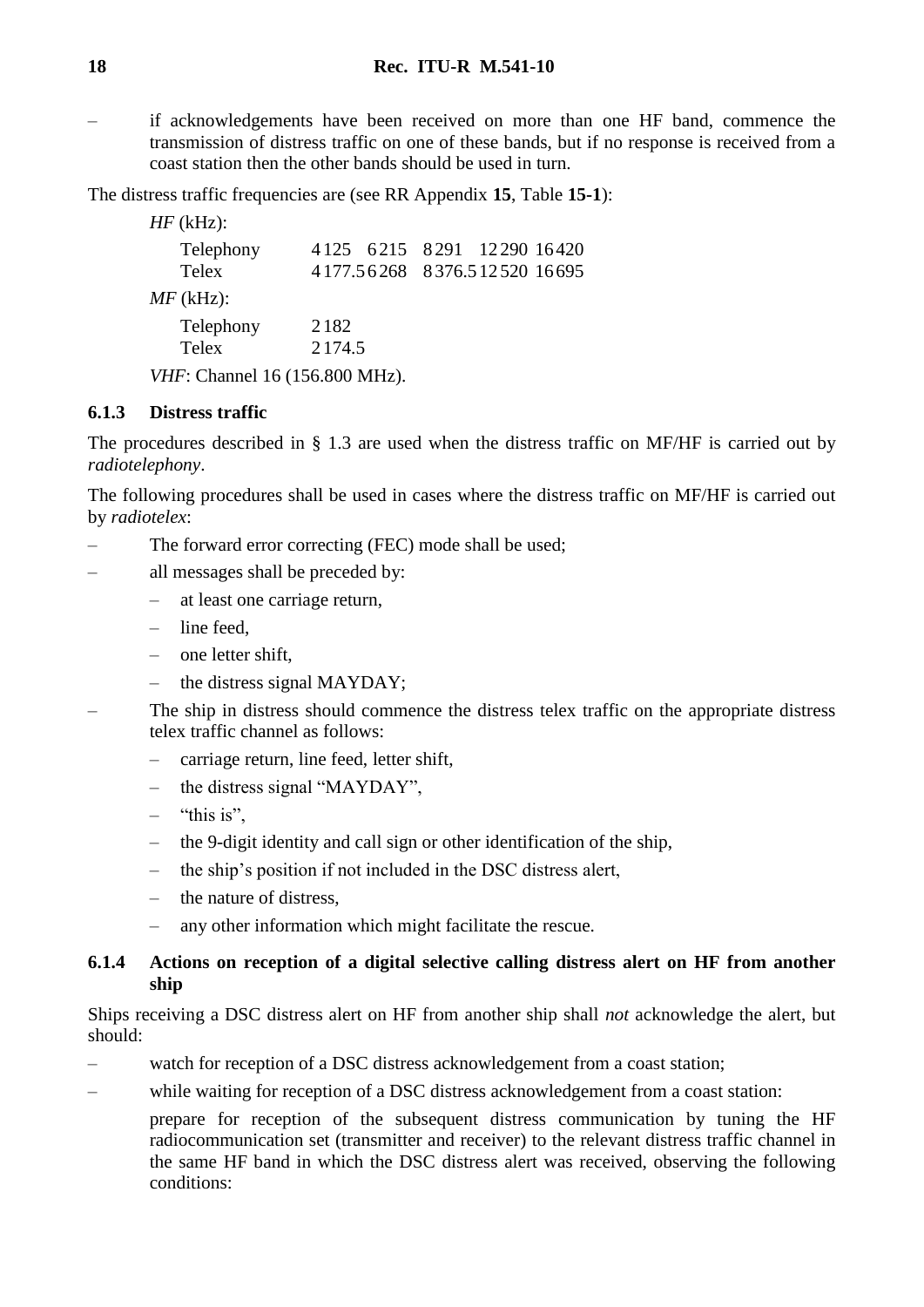- if radiotelephony mode was indicated in the DSC distress alert, the HF radiocommunication set should be tuned to the radiotelephony distress traffic channel in the HF band concerned;
- if telex mode was indicated in the DSC distress alert, the HF radiocommunication set should be tuned to the radiotelex distress traffic channel in the HF band concerned. Ships able to do so should additionally watch the corresponding radiotelephony distress channel;
- if the DSC distress alert was received on more than one HF band, the radiocommunication set should be tuned to the relevant distress traffic channel in the HF band considered to be the best one in the actual case. If the DSC distress alert was received successfully on the 8 MHz band, this band may in many cases be an appropriate first choice;
- if no distress traffic is received on the HF channel within 1 to 2 min, tune the HF radiocommunication set to the relevant distress traffic channel in another HF band deemed appropriate in the actual case;
- if no DSC distress acknowledgement is received from a coast station within 5 min, and no distress communication is observed going on between a coast station and the ship in distress:
	- inform a RCC via appropriate radiocommunications means,
	- transmit a DSC distress alert relay if instructed to do so by a RCC or a coast station.

## **6.1.5 Transmission of digital selective calling distress alert relay**

In case it is considered appropriate to transmit a DSC distress alert relay:

- distress alert relays on HF should be initiated manually;
- follow the procedures described in  $\S 6.1.1$  above (except the call is sent manually as a single call on a single frequency) and should preferably be addressed to an individual rescue coordination centre or coast station;
- follow the instructions for keying in or selection of call format and relevant information on the DSC equipment as described in § 1.4;
- transmit the DSC distress alert relay.

## **6.1.6 Acknowledgement of a HF digital selective calling distress alert relay received from a coast station**

Ships receiving a DSC distress alert relay from a coast station on HF, addressed to all ships within a specified area, should NOT acknowledge the receipt of the relay alert by DSC, but by *radiotelephony* on the telephony distress traffic channel in the same band(s) in which the DSC distress relay call was received.

## **6.2 Urgency**

Transmission of urgency messages on HF should normally be addressed:

- either to all ships within a specified geographical area,
- or to a specific coast station.

Announcement of the urgency message is carried out by transmission of a DSC call with category urgency on the appropriate DSC distress channel.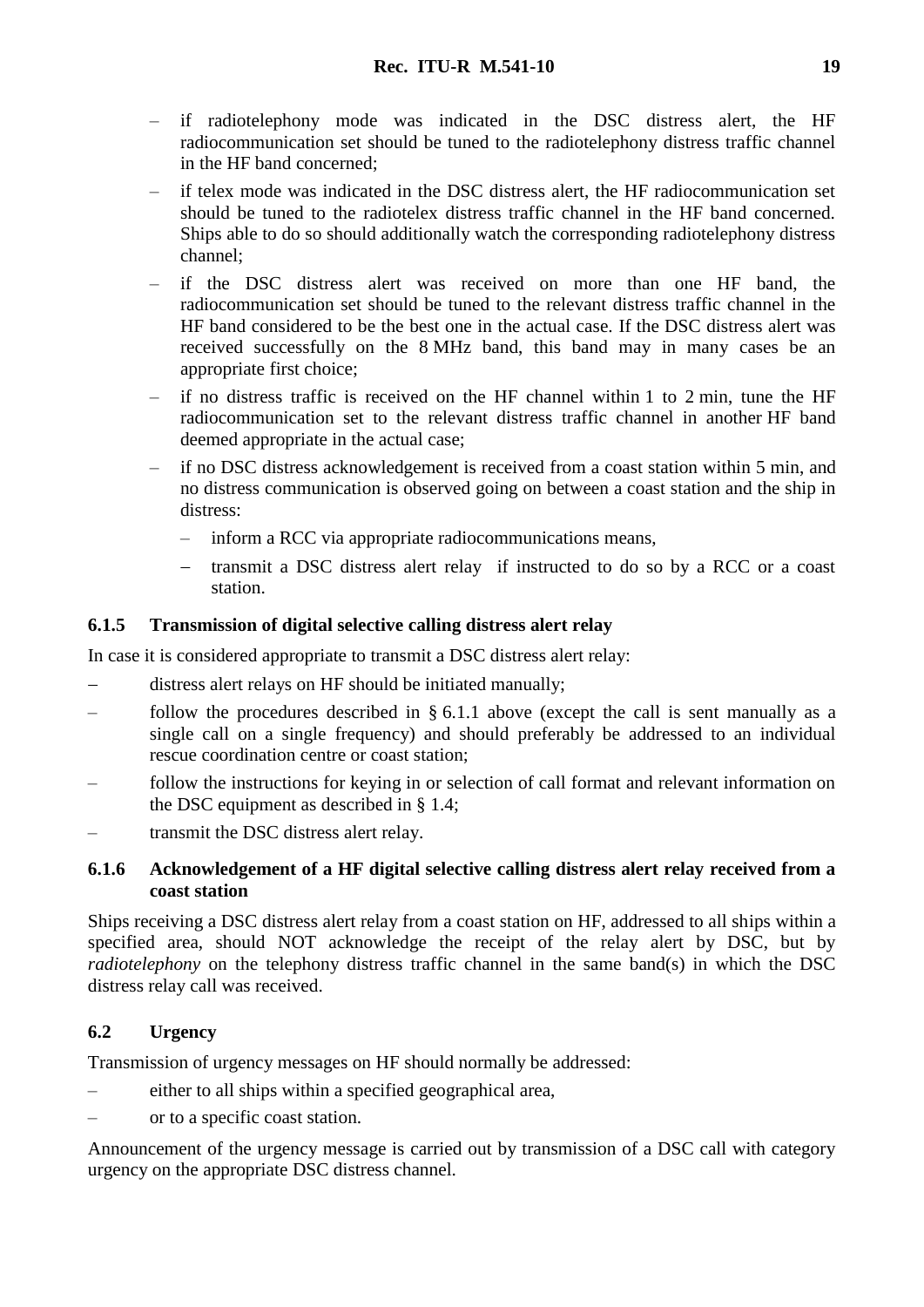The transmission of the urgency message itself on HF is carried out by radiotelephony or radiotelex on the appropriate distress traffic channel in the same band in which the DSC announcement was transmitted.

## **6.2.1 Transmission of DSC announcement of an urgency message on HF**

- choose the HF band considered to be the most appropriate, taking into account propagation characteristics for HF radio waves at the actual season and time of the day; the 8 MHz band may in many cases be an appropriate first choice;
- key in or select call format for either geographical area call or individual call on the DSC equipment, as appropriate;
- key in or select relevant information on the DSC equipment keyboard as described in § 2.1;
- transmit the DSC call; and
- if the DSC call is addressed to a specific coast station, wait for DSC acknowledgement from the coast station. If acknowledgement is not received within a few minutes, repeat the DSC call on another HF frequency deemed appropriate.

#### **6.2.2 Transmission of the urgency message and subsequent action**

- tune the HF transmitter to the distress traffic channel (telephony or telex) indicated in the DSC announcement;
- if the urgency message is to be transmitted using *radiotelephony*, follow the procedure described in § 2.1;
- if the urgency message is to be transmitted by *radiotelex*, the following procedure shall be used:
	- use the forward error correcting (FEC) mode unless the message is addressed to a single station whose radiotelex identity number is known;
	- commence the telex message by:
		- at least one carriage return, line feed, one letter shift,
		- the urgency signal "PAN PAN",
		- $-$  "this is",
		- the 9-digit identity of the ship and the call sign or other identification of the ship,
		- the text of the urgency message.

Announcement and transmission of urgency messages addressed to all HF equipped ships within a specified area may be repeated on a number of HF bands as deemed appropriate in the actual situation.

## **6.3 Safety**

The procedures for transmission of DSC safety announcement and for transmission of the safety message are the same as for urgency messages, described in § 6.2, *except* that:

- in the DSC announcement, the category SAFETY shall be used,
- in the safety message, the safety signal "SECURITE" shall be used instead of the urgency signal "PAN PAN".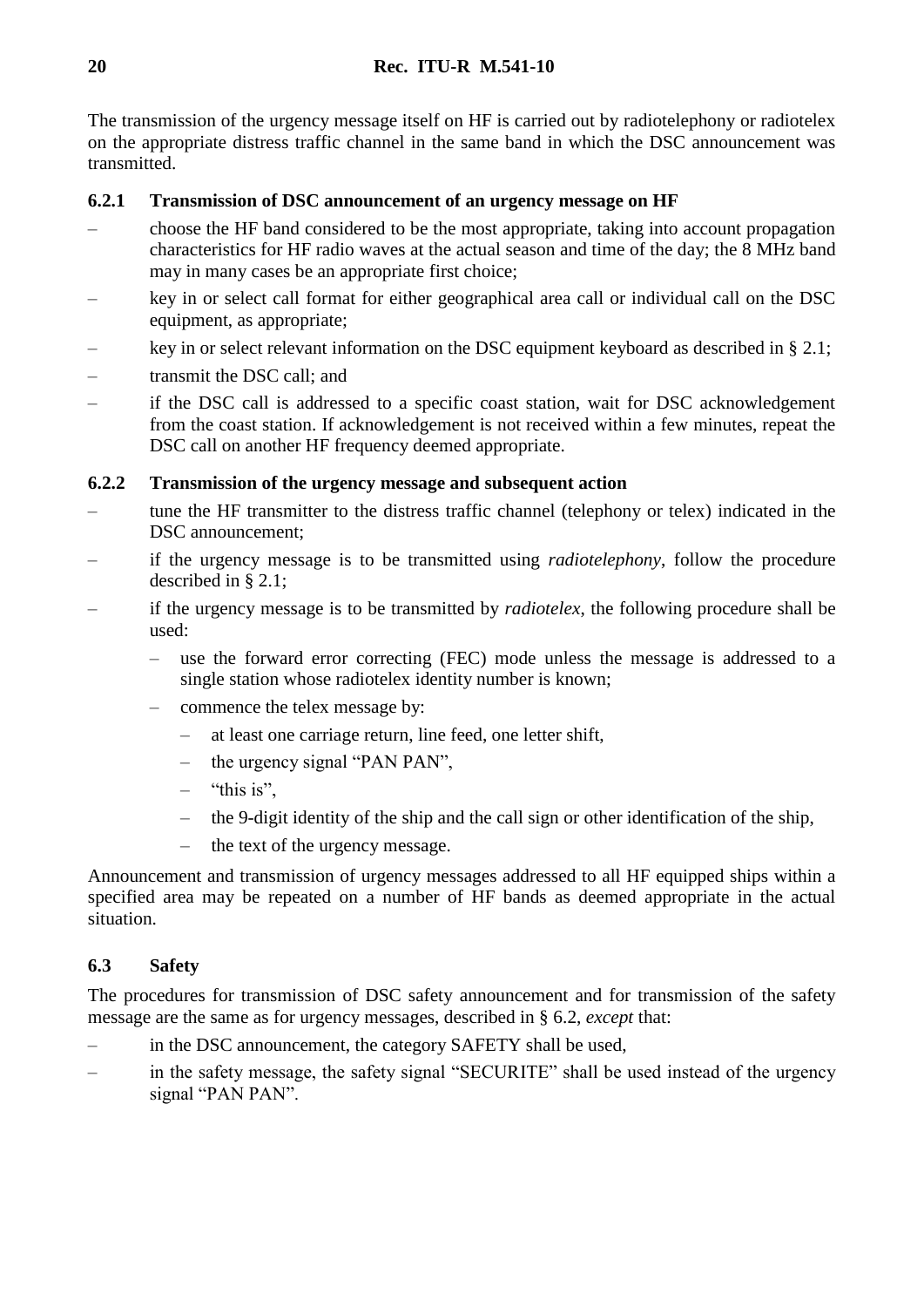# **Annex 4**

# **Operational procedures for coast stations for digital selective calling communications on MF, HF and VHF**

## **Introduction**

Procedures for DSC communications on MF and VHF are described in §§ 1 to 5 below.

The procedures for DSC communications on HF are in general the same as for MF and VHF. Special conditions to be taken into account when making DSC communications on HF are described in § 6 below.

## **1 Distress (see Note 1)**

## **1.1 Reception of a digital selective calling distress alert**

The transmission of a distress alert indicates that a mobile unit (a ship, aircraft or other vehicle) or a person is in distress and requires immediate assistance. The distress alert is a digital selective call using a distress call format.

Coast stations in receipt of a distress alert shall ensure that it is routed as soon as possible to an RCC. The receipt of a distress alert is to be acknowledged as soon as possible by the appropriate coast station.

NOTE 1 – These procedures assume that the RCC is sited remotely from the DSC coast station; where this is not the case, appropriate amendments should be made locally.

## **1.2 Acknowledgement of a digital selective calling distress alert**

The coast station shall transmit the distress acknowledgement on the distress calling frequency on which the call was received.

The acknowledgement of a DSC distress alert is transmitted as follows:

- key in or select on the DSC equipment (see Note 1):
	- distress alert acknowledgement,
	- 9-digit identity of the ship in distress,
	- nature of distress,
	- distress coordinates,
	- the time (in UTC) when the position was valid.
		- NOTE  $1$  Some or all of this information might be included automatically by the equipment;
- transmit the acknowledgement;
- prepare to handle the subsequent distress traffic by setting watch on radiotelephony and, if the "mode of subsequent communication" signal in the received distress alert indicates teleprinter, also on NBDP, if the coast station is fitted with NBDP. In both cases, the radiotelephone and NBDP frequencies should be those associated with the frequency on which the distress alert was received (on MF 2 182 kHz for radiotelephony and 2 174.5 kHz for NBDP, on VHF 156.8 MHz/channel 16 for radiotelephony; there is no frequency for NBDP on VHF).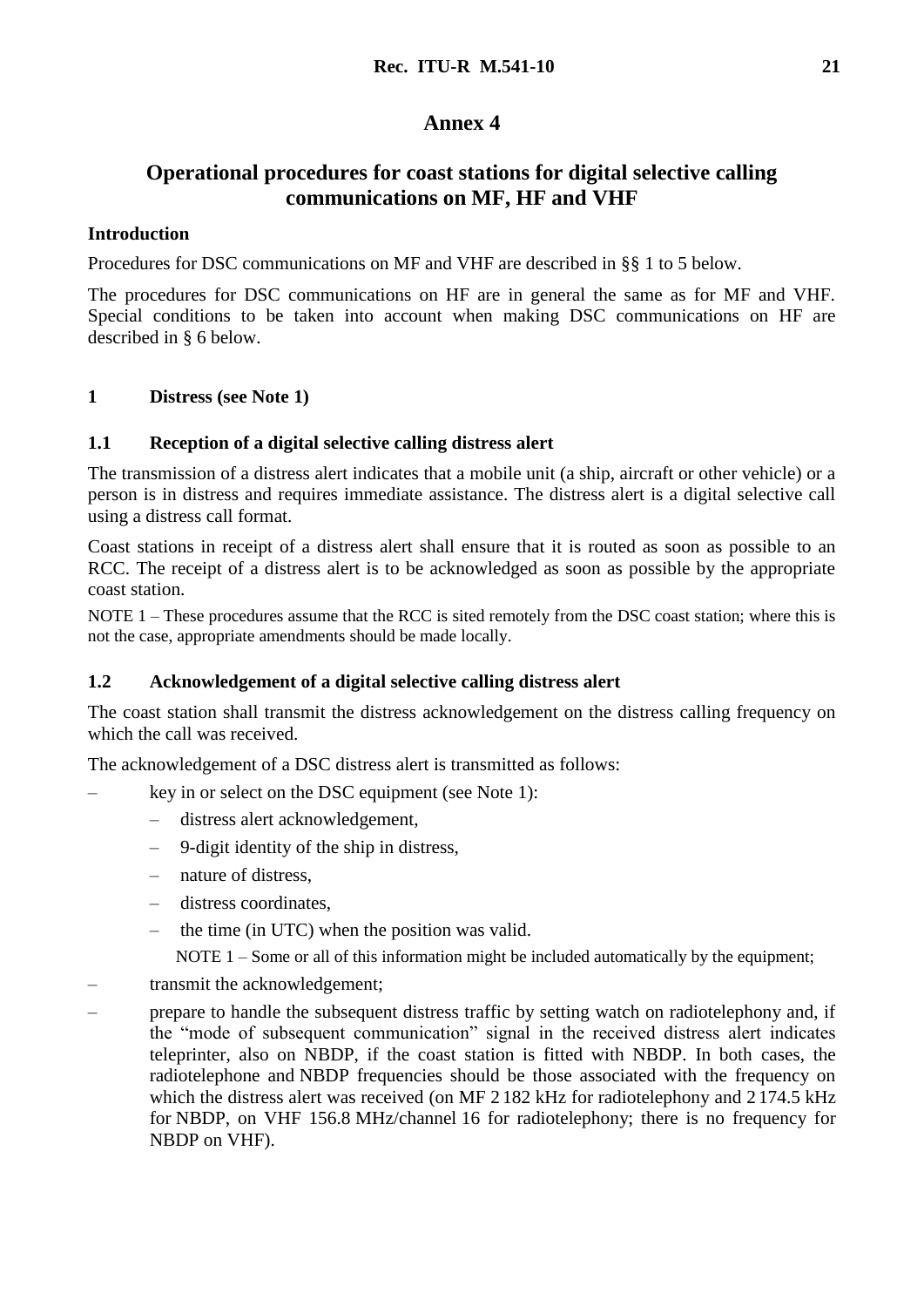# **1.3 Transmission of a digital selective calling distress alert relay**

Coast stations shall initiate and transmit a distress alert relay in any of the following cases:

- when the distress of the mobile unit has been notified to the coast station by other means and a broadcast alert to shipping is required by the RCC; and
- when the person responsible for the coast station considers that further help is necessary (close cooperation with the appropriate RCC is recommended under such conditions).

In the cases mentioned above, the coast station shall transmit a shore-to-ship distress alert relay addressed, as appropriate, to all ships (VHF only), to a geographical area (MF/HF only) or to a specific ship.

The distress alert relay shall contain the identification of the mobile unit in distress, its position and other information which might facilitate rescue.

The distress alert relay is transmitted as follows:

- key in or select on the DSC equipment (see Note 1 of § 1.2 of this Annex):
	- distress alert relay,
	- the format specifier (all ships (VHF only), geographical area (MF/HF only), or individual station),
	- if appropriate, the address of the ship, or geographical area,
	- 9-digit identity of the ship in distress, if known,
	- nature of distress,
	- distress coordinates,
	- the time (in UTC) when the position was valid;
- transmit the distress alert relay;
- prepare for the reception of the acknowledgements by ship stations and for handling the subsequent distress traffic by switching over to the distress traffic channel in the same band, i.e. 2 182 kHz on MF, 156.8 MHz/channel 16 on VHF.

# **1.4 Reception of a distress alert relay**

If the distress alert relay is received from a ship station, coast stations on receipt of the distress alert relay shall ensure that the call is routed as soon as possible to an RCC. The receipt of the distress alert relay is to be acknowledged as soon as possible by the appropriate coast station using a DSC distress alert relay acknowledgement addressed to the ship station. If the distress relay call is received from a coast station, other coast stations will normally not have to take further action.

# **2 Urgency**

## **2.1 Transmission of a digital selective calling announcement**

The announcement of the urgency message shall be made on one or more of the distress and safety calling frequencies using DSC and the urgency call format.

The DSC urgency call may be addressed to all ships (VHF only), to a geographical area (MF/HF only), or to a specific ship. The frequency on which the urgency message will be transmitted after the announcement shall be included in the DSC urgency call.

The DSC urgency call is transmitted as follows:

– key in or select on the DSC equipment (see Note 1 of § 1.2 of this Annex):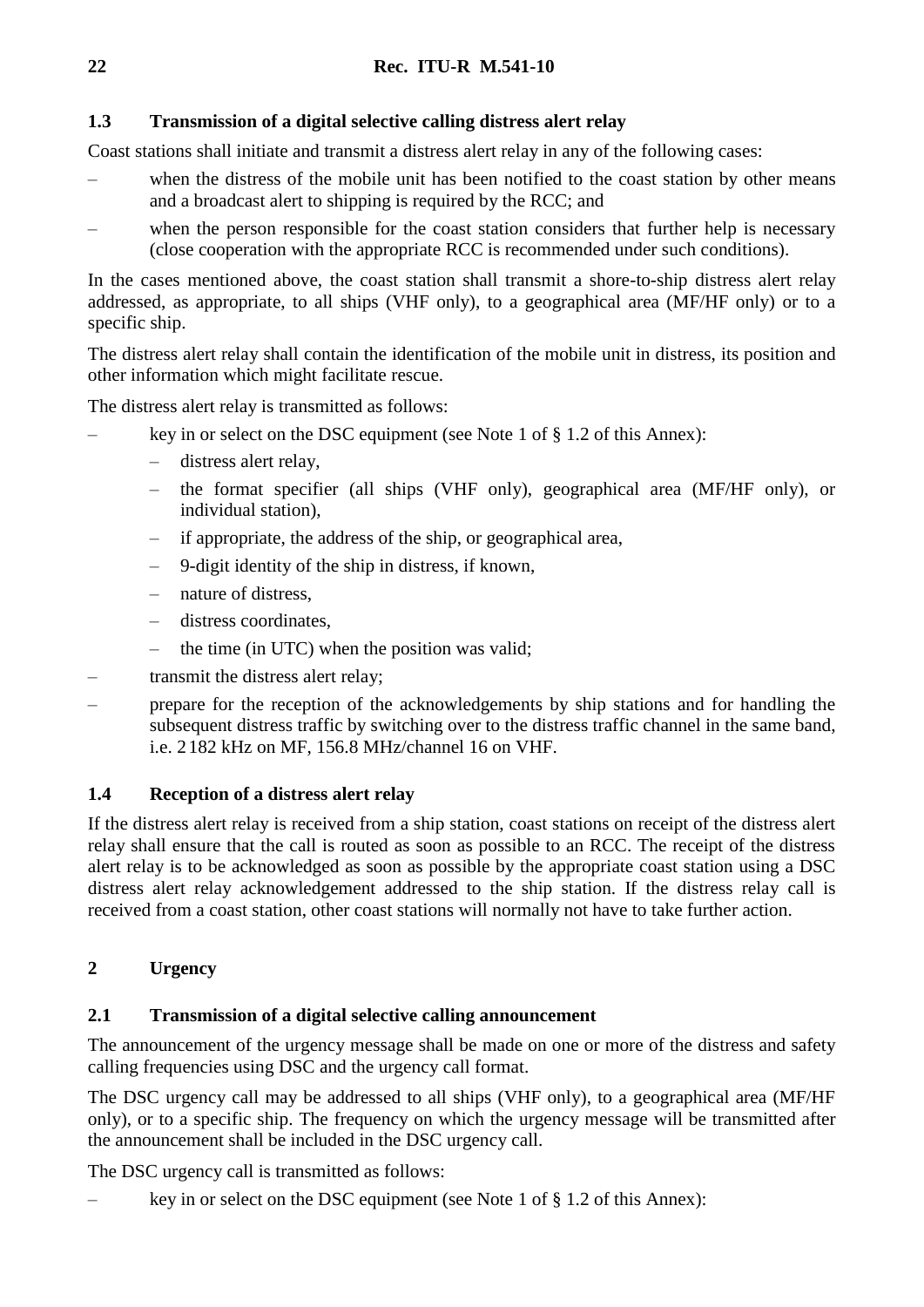- the format specifier (all ships call (VHF), geographical area (MF/HF only), or individual station),
- if appropriate, the address of the ship, or geographical area,
- the category of the call (urgency),
- the frequency or channel on which the urgency message will be transmitted,
- the type of communication in which the urgency message will be transmitted (radiotelephony);
- transmit the DSC urgency call.

After the DSC announcement, the urgency message will be transmitted on the frequency indicated in the DSC call.

# **3 Safety**

# **3.1 Transmission of a digital selective calling announcement**

The announcement of the safety message shall be made on one or more of the distress and safety calling frequencies using DSC and the safety call format.

The DSC safety call may be addressed to all ships (VHF only), to a geographical area (MF/HF only), or to a specific ship. The frequency on which the safety message will be transmitted after the announcement shall be included in the DSC safety call.

The DSC safety call is transmitted as follows:

- key in or select on the DSC equipment (see Note 1 of § 1.2 of this Annex):
	- the format specifier (all ships call (VHF only), geographical area (MF/HF only), or individual station),
	- if appropriate, the address of the ship, or geographical area,
	- the category of the call (safety),
	- the frequency or channel on which the safety message will be transmitted,
	- the type of communication in which the safety message will be transmitted (radiotelephony);
- transmit the DSC safety call.

After the DSC announcement, the safety message will be transmitted on the frequency indicated in the DSC call.

# **4 Public correspondence**

# **4.1 Digital selective calling frequencies/channels for public correspondence**

## **4.1.1 VHF**

The frequency 156.525 MHz/channel 70 is used for DSC for distress and safety purposes. It may also be used for calling purposes other than distress and safety, e.g. public correspondence.

# **4.1.2 MF**

For public correspondence national and international frequencies are used which are different from the frequencies used for distress and safety purposes.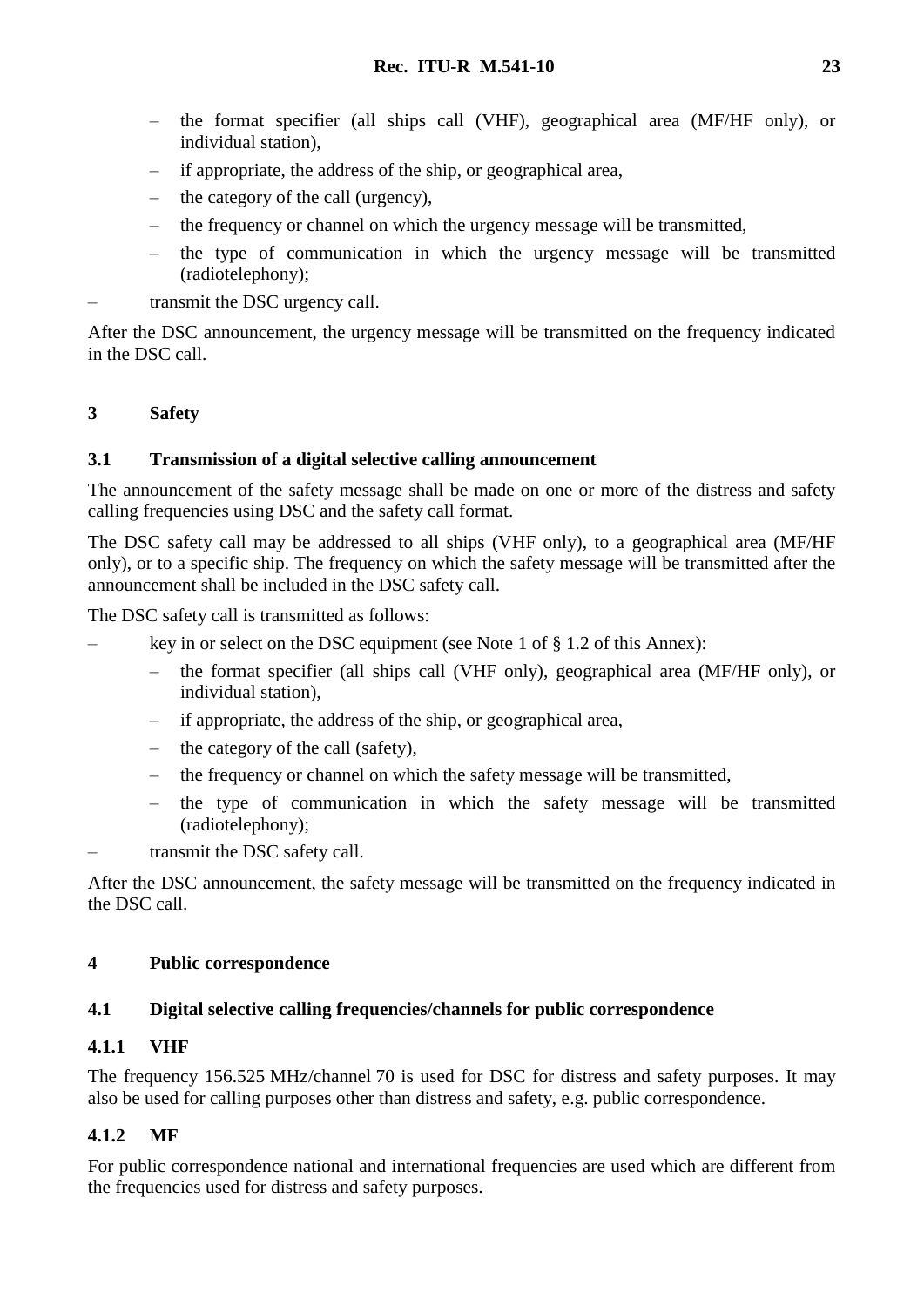When calling ship stations by DSC, coast stations should use for the call, in the order of preference:

- a national DSC channel on which the coast station is maintaining watch;
- the international DSC calling channel, with the coast station transmitting on 2 177 kHz and receiving on 2 189.5 kHz. In order to reduce interference on this channel, it may be used as a general rule by coast stations to call ships of another nationality, or in cases where it is not known on which DSC frequencies the ship station is maintaining watch.

# **4.2 Transmission of a digital selective calling call to a ship**

The DSC call is transmitted as follows:

- key in or select on the DSC equipment (see Note 1 of § 1.2 of this Annex):
	- the 9-digit identity of the ship to be called,
	- the category of the call routine,
	- the type of subsequent communication (radiotelephony),
	- working frequency information;
- transmit the DSC call.

# **4.3 Repeating a call**

Coast stations may transmit the call twice on the same calling frequency with an interval of at least 45 s between the two calls, provided that they receive no acknowledgement within that interval.

If the station called does not acknowledge the call after the second transmission, the call may be transmitted again on the same frequency after a period of at least 30 min or on another calling frequency after a period of at least 5 min.

# **4.4 Preparation for exchange of traffic**

On receipt of a DSC acknowledgement with the indication that the called ship station can use the proposed working frequency, the coast station transfers to the working frequency or channel and prepares to receive the traffic.

# **4.5 Acknowledgement of a received digital selective calling call**

Acknowledgements shall normally be transmitted on the frequency paired with the frequency of the received call. If the same call is received on several calling channels, the most appropriate channel shall be chosen for transmission of the acknowledgement.

The acknowledgement of a DSC call is transmitted as follows:

- key in or select on the DSC equipment (see Note 1 of § 1.2 of this Annex):
	- the format specifier (individual station),
	- 9-digit identity of the calling ship,
	- the category of the call routine,
	- if able to comply immediately on the working frequency suggested by the ship station, the same frequency information as in the received call,
	- if no working frequency was suggested by the calling ship station, then the acknowledgement should include a channel/frequency proposal,
	- if not able to comply on the working frequency suggested, but able to comply immediately on an alternative frequency, the alternative working frequency,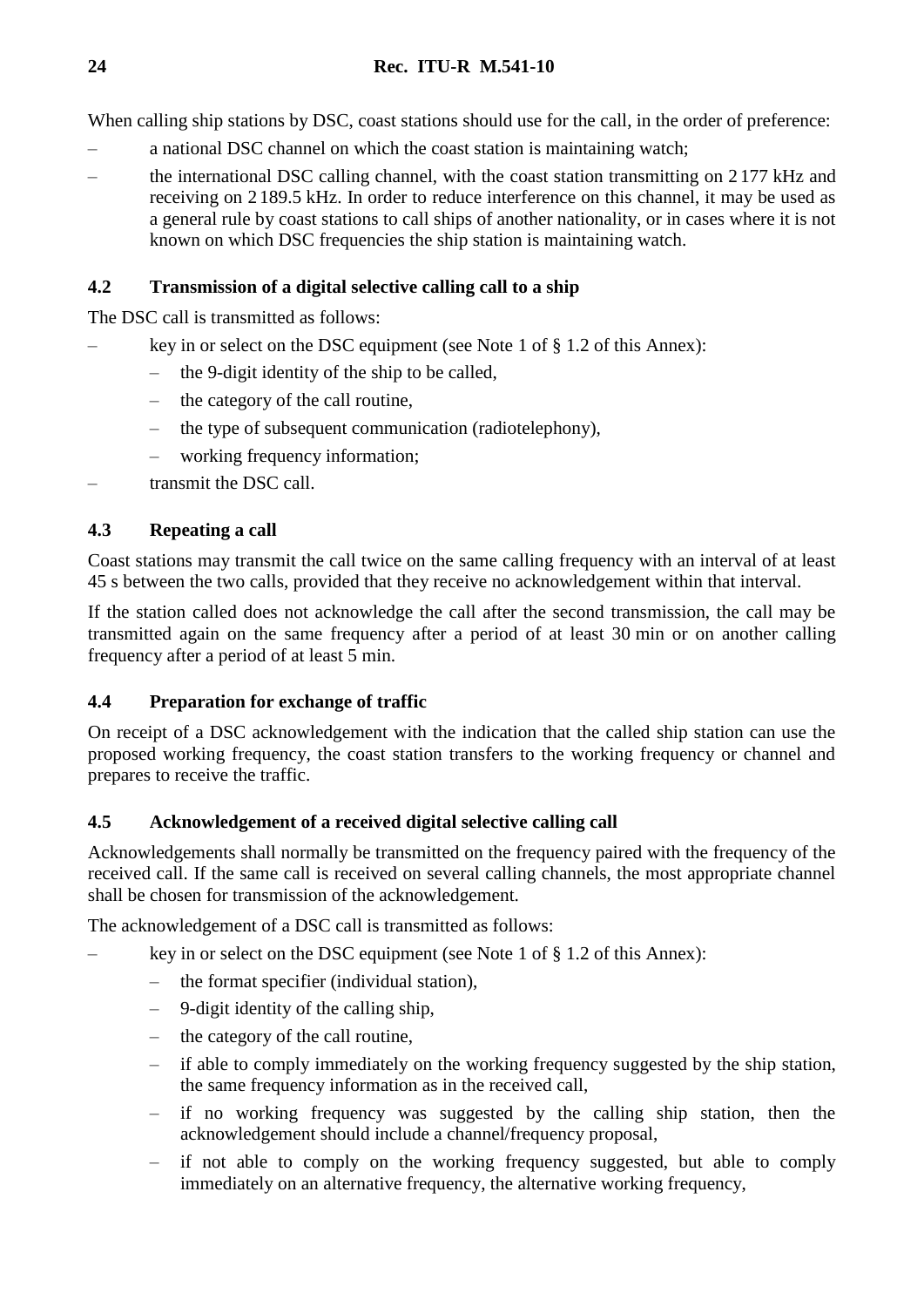- if unable to comply immediately the appropriate information in that regard;
- transmit the acknowledgement after a delay of at least 5 s, but not later than  $4\frac{1}{2}$  min.

After having transmitted the acknowledgement, the coast station transfers to the working frequency or channel and prepares to receive the traffic.

## **5 Testing the equipment used for distress and safety calls**

Perform VHF, MF and HF test calls in accordance with Recommendation ITU-R M.493.

## **Acknowledgement of a DSC test call**

The coast station should acknowledge test calls.

## **6 Special conditions and procedures for digital selective calling communication on HF**

## **General**

The procedures for DSC communication on HF are – with some additions described in § 6.1 to 6.3 below – equal to the corresponding procedures for DSC communications on MF/VHF.

Due regard to the special conditions described in § 6.1 to 6.3 should be given when making DSC communications on HF.

## **6.1 Distress**

## **6.1.1 Reception and acknowledgement of a digital selective calling distress alert on HF**

Ships in distress may in some cases transmit the DSC distress alert on a number of HF bands with only short intervals between the individual calls.

The coast station shall transmit DSC acknowledgement on all HF DSC distress channels on which the DSC distress alert was received in order to ensure as far as possible that the acknowledgement is received by the ship in distress and by all ships which received the DSC distress alert.

# **6.1.2 Distress traffic**

The distress traffic should, as a general rule, be initiated on the appropriate distress traffic channel (radiotelephony or NBDP) in the same band in which the DSC distress alert was received.

For distress traffic by NBDP the following rules apply:

- all messages shall be preceded by at least one carriage return, line feed, one letter shift and the distress signal MAYDAY;
- FEC broadcast mode should be used.

## **6.1.3 Transmission of digital selective calling distress alert relay on HF**

HF propagation characteristics should be taken into account when choosing HF band(s) for transmission of DSC distress alert relay.

IMO Convention ships equipped with HF DSC for distress and safety purposes are required to keep continuous automatic DSC watch on the DSC distress channel in the 8 MHz band and on at least one of the other HF DSC distress channels.

In order to avoid creating on board ships uncertainty regarding on which band the subsequent establishment of contact and distress traffic should be initiated, the HF DSC distress alert relay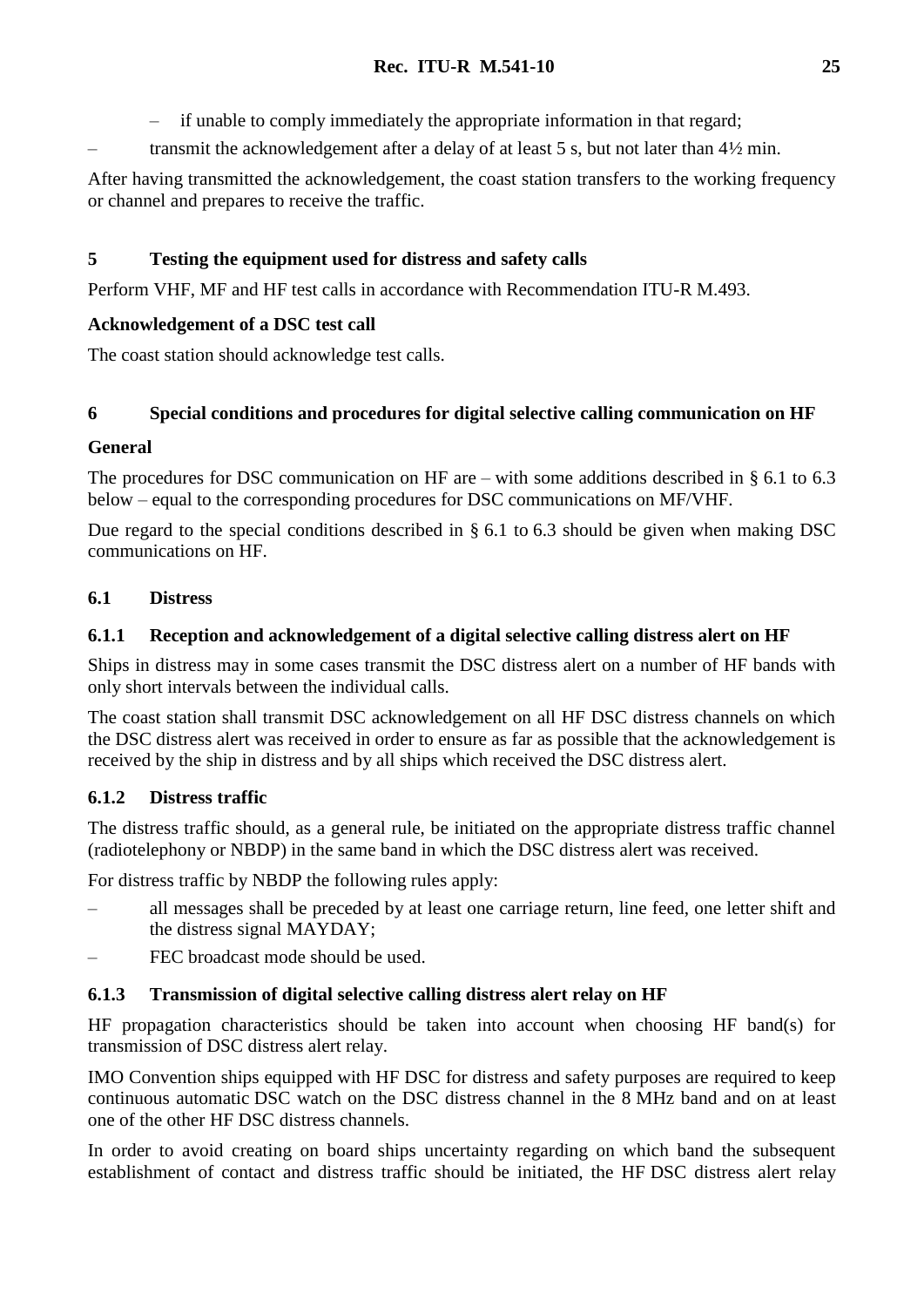should be transmitted on one HF band at a time and the subsequent communication with responding ships be established before eventually repeating the DSC distress alert relay on another HF band.

# **6.2 Urgency**

## **6.2.1 Transmission of urgency announcement and message on HF**

For urgency messages by NBDP the following apply:

- the urgency message shall be preceded by at least one carriage return, line feed, one letter shift, the urgency signal PAN PAN and the identification of the coast station;
- FEC broadcast mode should normally be used.

ARQ mode should be used only when considered advantageous to do so in the actual situation and provided that the radiotelex number of the ship is known.

## **6.3 Safety**

## **6.3.1 Transmission of safety announcements and messages on HF**

For safety messages by NBDP the following apply:

- the safety message shall be preceded by at least one carriage return, line feed, one letter shift, the safety signal SECURITE and the identification of the coast station;
- FEC broadcast mode should normally be used.

ARQ mode should be used only when considered advantageous to do so in the actual situation and provided that the radiotelex number of the ship is known.

# **Annex 5**

# **Man overboard devices using VHF DSC**

## **Introduction**

MOB devices using DSC operate on VHF channel 70. The devices are also fitted with an Automatic Identification System (AIS) transmitter. Technical and operational characteristics are described in Recommendations ITU-R M.493 and ITU-R M.1371.

# **1 DSC alert**

MOB devices may be activated manually or automatically if a person falls overboard. The device will transmit a DSC distress alert upon activation. The alert message is a distress alert with the nature of distress field set to *man overboard* and the subsequent communications field set to *no information*.

There are no voice communications from MOB devices.

MOB devices may operate in either:

– open loop mode, with the DSC distress alert addressed to all stations – i.e. a standard distress alert; or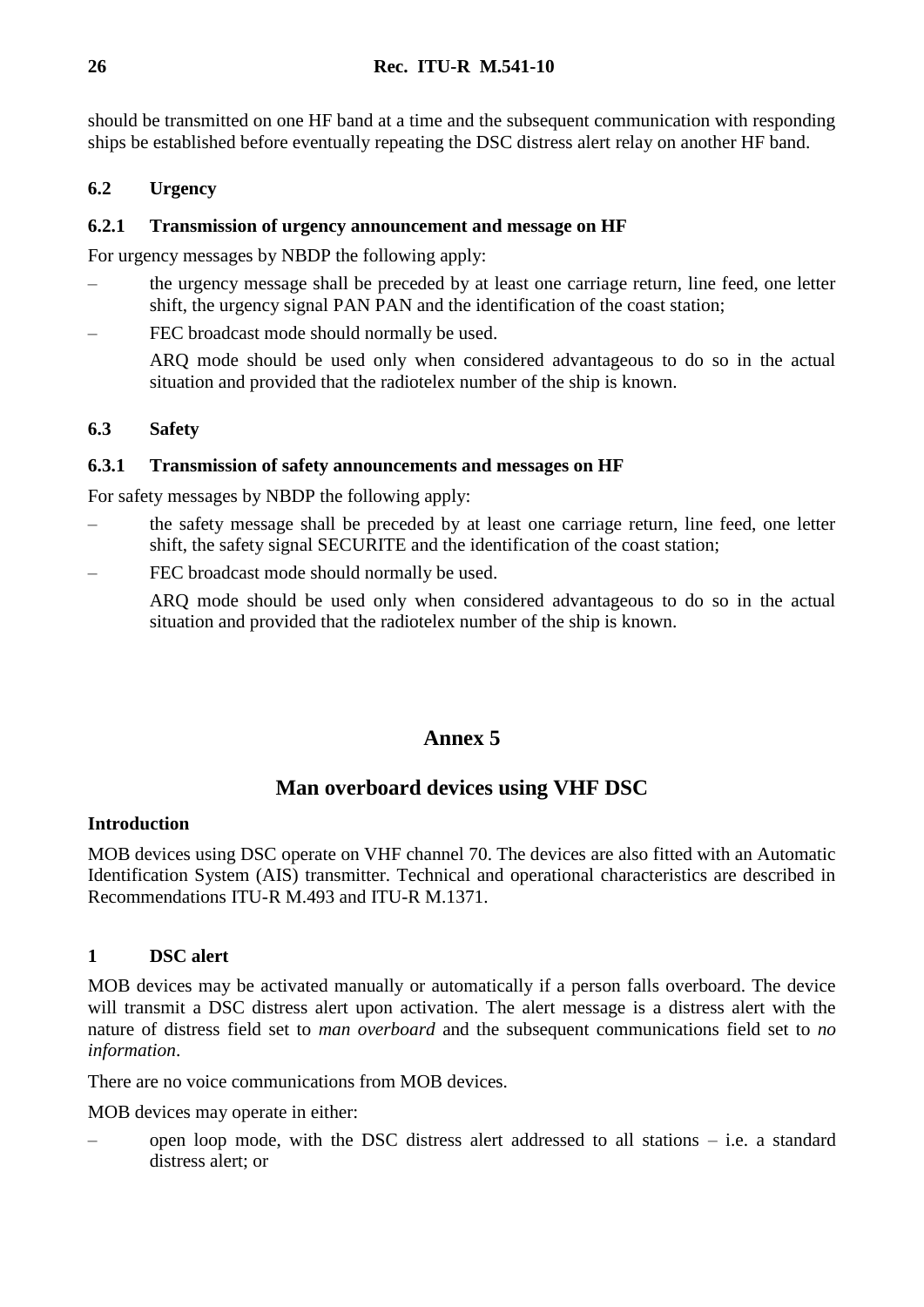– closed loop mode, with the DSC distress alert relay message addressed to a specific station or group of stations – normally the parent vessel.

In both cases, the AIS transmitter is activated and transmits AIS Man Overboard messages.

#### **2 Identification**

MOB devices are programmed with a distinctive maritime identifier, coded in accordance with Recommendation ITU-R M.585.

#### **3 Position updating**

MOB devices are fitted with an integrated electronic position fixing device. However, it should be noted that the initial distress alert from a MOB device will not contain a position and time, as the integrated electronic position fixing device will not have locked onto the satellite constellation.

As soon as the internal electronic position fixing device is able to provide an accurate position and time, the MOB device will transmit a further DSC distress alert and an AIS message with the position and time from the position fixing device automatically inserted.

#### **4 Acknowledgment**

MOB devices are fitted with a DSC receiver for reception of acknowledgment messages.

An acknowledgment message causes the MOB device to stop transmitting DSC alerts. Accordingly, DSC acknowledgment messages should only be sent when the Master or person in charge of the recovery vessel considers it prudent to do so.

The MOB device will continue transmitting its position via AIS until manually turned off or the battery is exhausted.

As with other VHF DSC distress alerts, DSC acknowledgments to open loop MOB device alerts are normally only sent by coast stations, or under direction of a coast station. However, the recovery vessel may send a DSC acknowledgment message if the person in the water has been recovered.

Once the person in the water is recovered, the MOB device shall be switched off as soon as possible and an announcement cancelling the distress alert made on VHF channel 16.

## **5 Cancellation of an inadvertent distress alert**

A station transmitting an inadvertent distress alert from a MOB device shall cancel the distress alert using the following procedure:

- immediately turn off the MOB device, which causes a DSC self-cancel message to be sent automatically;
- cancel the distress alert aurally on VHF channel 16;
- monitor VHF channel 16, and respond to any communications concerning that distress alert as appropriate.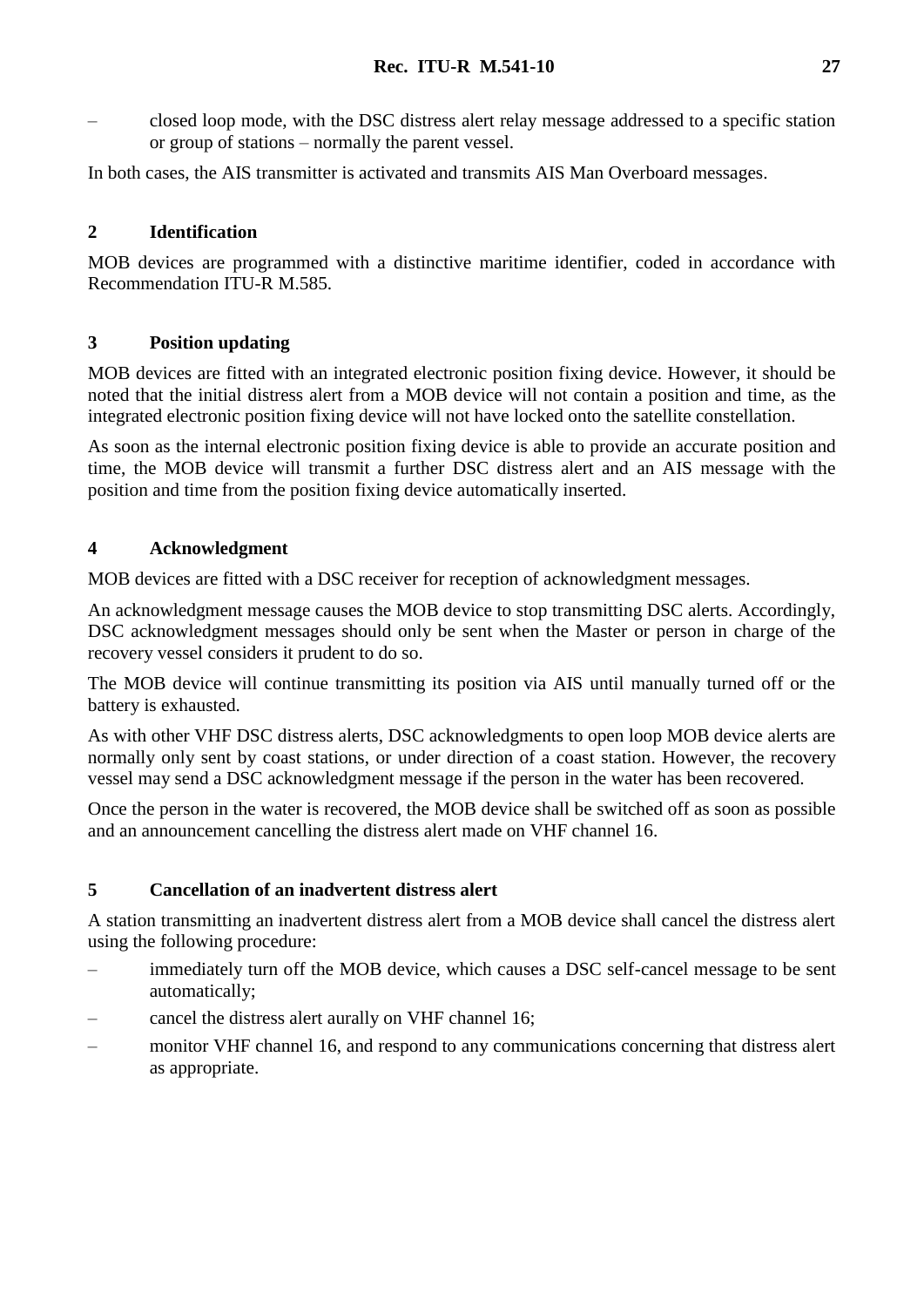## **Annex 6**

## **Frequencies used for digital selective calling**

 The frequencies used for distress, urgency, and safety purposes using DSC are as follows (RR Appendix **15**):

| 2187.5    | kHz          |
|-----------|--------------|
| 4 2 0 7.5 | kHz          |
| 6312      | kHz          |
| 8414.5    | kHz          |
| 12577     | kHz          |
| 16804.5   | kHz          |
| 156.525   | MHz (Note 1) |
|           |              |

NOTE 1 – The frequency 156.525 MHz may also be used for DSC purposes other than distress, urgency, and safety.

 The frequencies assignable on an international basis to ship and coast stations for DSC, for purposes other than distress, urgency, and safety, are as follows (see Note 2):

#### **2.1 Ship stations (see Note 2)**

| 2177 (Note 3) | 2 1 8 9 .5 |          | kHz        |
|---------------|------------|----------|------------|
| 4208          | 4 2 0 8 .5 | 4209     | kHz        |
| 6312.5        | 6313       | 6313.5   | kHz        |
| 8415          | 8415.5     | 8416     | kHz        |
| 12577.5       | 12578      | 12578.5  | kHz        |
| 16805         | 16805.5    | 16806    | kHz        |
| 18898.5       | 18899      | 18899.5  | kHz        |
| 22374.5       | 22375      | 22375.5  | kHz        |
| 25 208.5      | 25 209     | 25 209.5 | kHz        |
|               |            | 156.525  | <b>MHz</b> |

#### **2.2 Coast stations (see Note 2)**

| 2 1 7 7 |             |           | kHz        |
|---------|-------------|-----------|------------|
| 4219.5  | 4 2 2 0     | 4 2 2 0.5 | kHz        |
| 6331    | 6331.5      | 6332      | kHz        |
| 8436.5  | 8437        | 8437.5    | kHz        |
| 12657   | 12657.5     | 12658     | kHz        |
| 16903   | 16903.5     | 16904     | kHz        |
| 19703.5 | 19704       | 19704.5   | kHz        |
| 22444   | 22444.5     | 22445     | kHz        |
| 26 1 21 | 26 1 2 1 .5 | 26122     | kHz        |
|         |             | 156.525   | <b>MHz</b> |

NOTE 2 – The following (kHz) paired frequencies (for ship/coast stations) 4 208/4 219.5, 6 312.5/6 331, 45/8 436.5, 12 577.5/12 657, 16 805/16 903, 18 898.5/19 703.5, 22 374.5/22 444 and 25 208.5/26 121 are the first choice international frequencies for DSC (see RR Appendix **17**).

NOTE 3 – The frequency 2 177 kHz is available to ship stations for intership calling only.